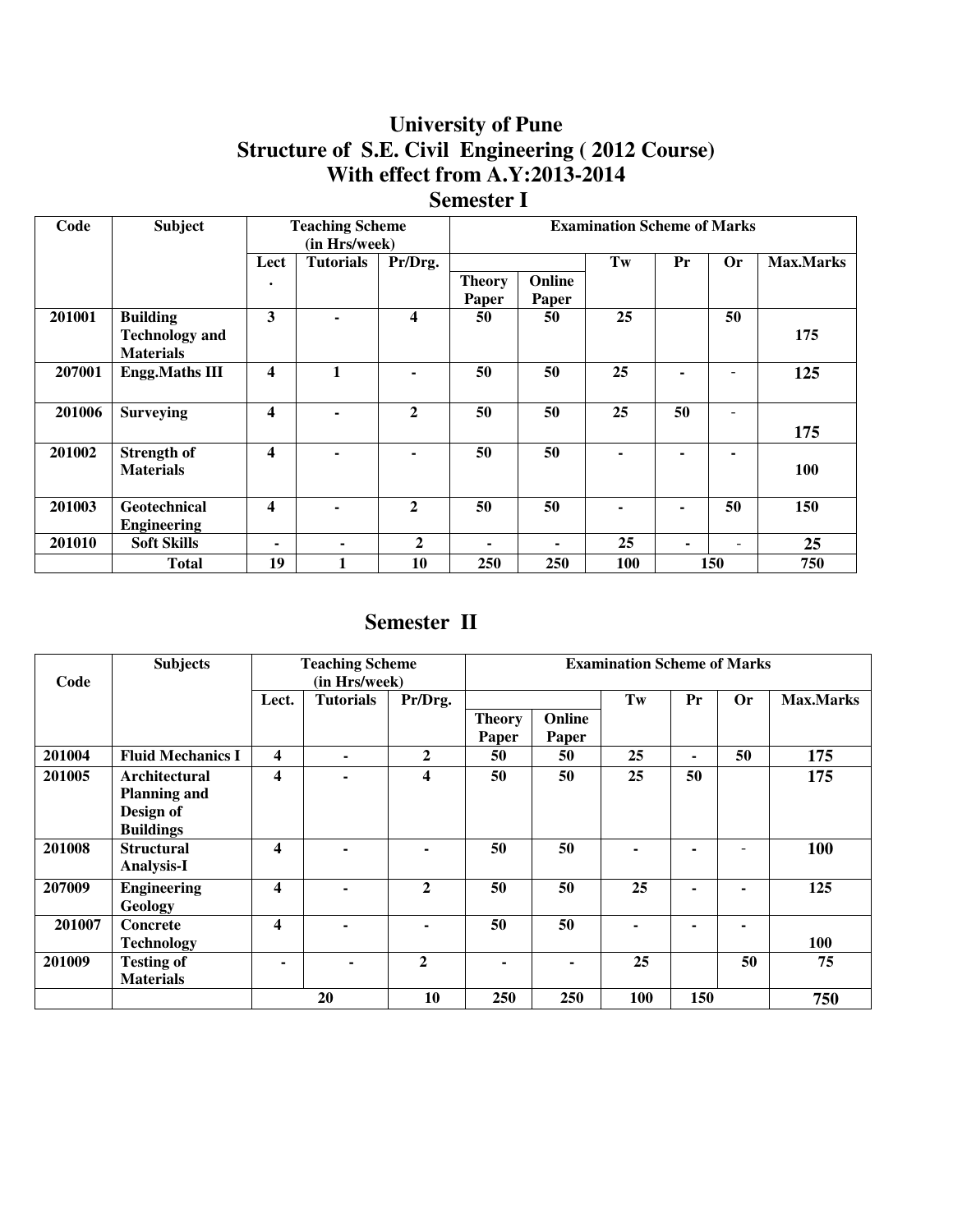# **Building Technology and Materials( 201001 )**

**Teaching Scheme Examination Scheme** 

Lectures: 3 hours/week 1<sup>st</sup> Online Exam.: 25Marks (30min.) Practical: 4 hours/week  $2<sup>nd</sup>$  Online Exam. :25 marks (30min.) Theory Examination: 50 marks Term work: 25marks

Oral—50 marks

#### **SECTION I**

#### **UNIT I:**

#### **Introduction to Building Construction and Masonry.**

**a)** Introduction to building construction- definition, types of building as per national building code. Substructure - shallow and deep foundation and their suitability. Failure of foundation and its causes and setting out, Layout of foundation in black cotton soil, sloping ground. Damp proof course, plinth filling and soling.

**b)** Masonry- Stone masonry- Principal terms, types of stone masonry.

Brick masonry- characteristics of good building bricks, IS specification and tests, classification of bricks-silica, refractory, fire and fly ash bricks. Brick work, types of bonds- English, Flemish, Header, Stretcher, construction procedure, supervision, underpinning,

Scaffolding- Purpose, types, suitability. **(04+04 hours)** 

#### **UNIT II:**

#### **Block Masonry and Form work.**

**a)** Block masonry: Cellular Lightweight Concrete blocks, Hollow blocks, solid blocks, cavity wall construction. Reinforced brick masonry: applications, advantages, materials required and construction procedure. Composite masonry- types, advantages, applications, materials required and construction procedure. Plasters-different types of plasters, plastering methods, modern materials for plaster.

**b)** Form work and casting procedure for reinforced concrete columns, R.C.C. beams and girders, R.C.C. slabs, curing methods, precast concrete construction and joints in concrete work.

Slip Form work- Component parts- Design Criteria **(08 hours)**

#### **UNIT III:**

#### **Flooring and Roofing Materials.**

**a)** Flooring and flooring materials --Functional requirement of flooring, varieties of floor finishes and their suitability, construction details for concrete, tiles and stone flooring. Types of flooring: timber flooring, cement concrete flooring, mosaic flooring ceramic flooring, terrazzo flooring or cast in situ terrazzo flooring, tiled flooring, rubber flooring, cork flooring, epoxy asphalt flooring or mosaic asphalt flooring, filler joist floor, jack arch floor, hollow block and rib floors. – Flooring materials, tests and IS Specifications.

**b)** Roofing materials: galvanized iron pre-coated aluminum sheets, fiber sheets, and Mangalore tiles. Roof construction: types and their suitability, method of construction, types of trusses, types of shell structure, space and frame structure, fixing details of roof covering **(08 hours)**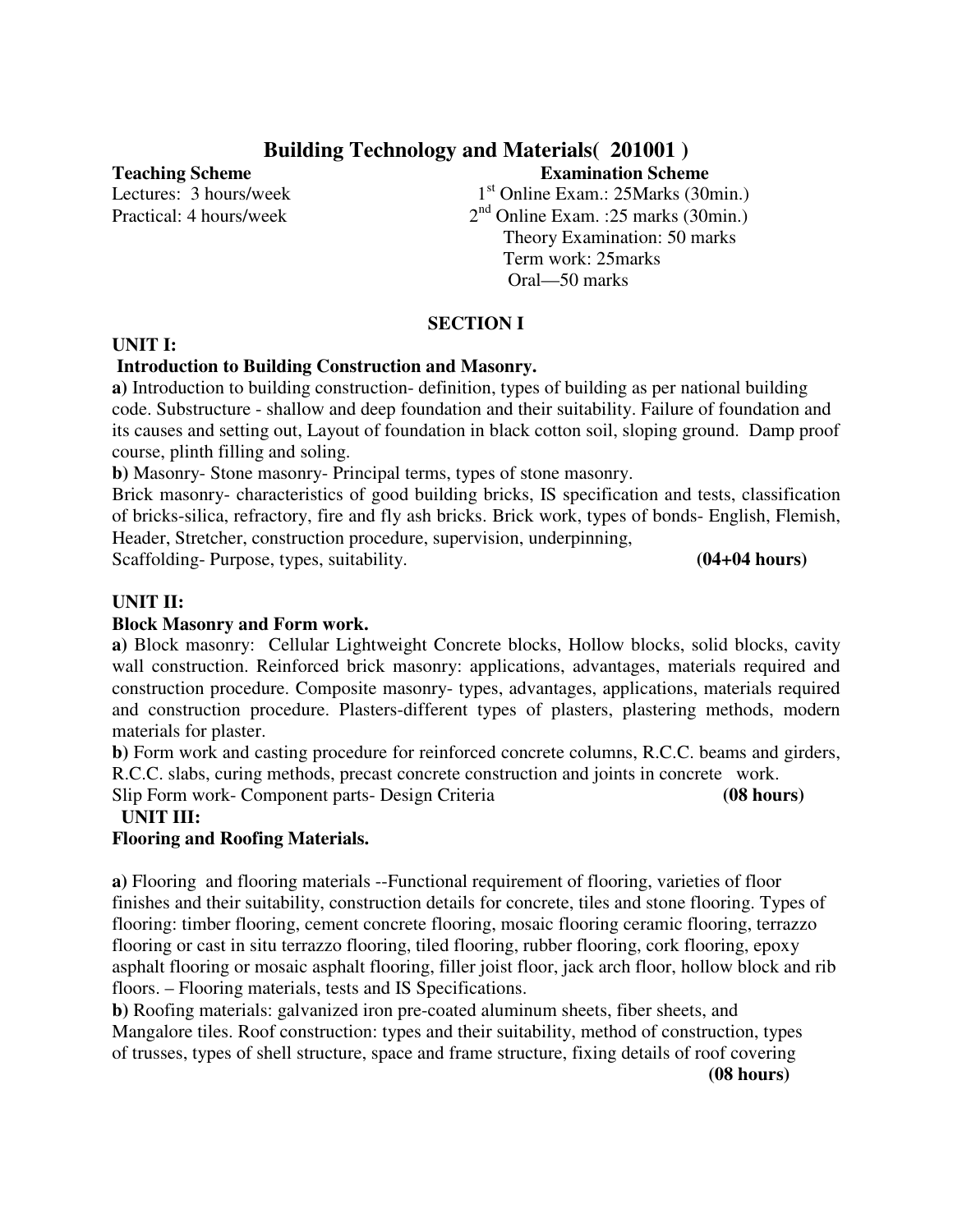## **SECTION II**

#### **UNIT IV: Doors, Windows, Arches and Lintels.**

**a)** Doors and windows: definition of technical terms, installation of doors and window frames and their size specifications, fixtures and fastenings. Types of doors: glazed or sash doors, plastic doors, flush doors, louvered doors, collapsible doors, revolving doors, rolling steel doors, sliding doors, swing doors, folding doors. Types of windows: casement window, double hung window, pivoted window, sliding windows, louvered or Venetian window, metal window, sash or glazed window, bay window, corner window, dormer window, gable window, skylight window, circular window, mosquito proof window, curtain wall window. Ventilators: purpose and types.

**b)** Arches and lintels: principle of arch action, types of arches, method of arch construction, centering and removal of centering. Lintels: necessity and types, chajja or weather shadenecessity and types**. (08 hours)**

#### **UNIT V:**

#### **Vertical Circulation and Protective Coatings**

**a)** Vertical circulation: Consideration in planning, design considerations .,Staircase: types, , and details of ramps. Ladders, lifts, and escalator. Types of staircase: straight stairs open well stairs, quarter turn stairs, half turn stairs, turning stairs, dog-legged stairs, circular stairs, geometrical stairs, bifurcated stairs, and spiral stairs, Materials, fire resisting materials, **b**) Protective coatings: plastering types (lime plaster, cement plaster, gypsum plaster used in spray fire proofing, plaster of Paris) and application, pointing- purpose & types, mortar-Preparation and types, painting and varnishing, types and application, white washing, distempering, oil paints. Wall cladding: materials, method, wall papering and glazing work **(08 hours)** 

#### **UNIT VI:**

## **Miscellaneous Materials and Safety in Construction**

**a)** Miscellaneous materials: Properties, types and uses of following materials, lime, polymers, plastic types, mastic, gypsum, , clay tiles and glazed wares,

Timber: types and properties, seasoning, testing, aluminum, Stainless Steel.

**b)** Safety in construction: safety on site, storage of materials, construction safety, prevention of accidents, fire proof construction. Repairs and maintenance: addition, and alteration, strutting and shoring.

**c)** Glass: uses, types and properties, application and ingredients, market forms, Glass claddings, Aluminum composite panel cladding. Ceramic products:ceramic sanitary application, water closet, urinals, tabs, washes basins, their common sizes, pipes and fitting. Eco-friendly materials: eco-friendly decorating materials, eco-friendly flooring, thatch, bamboo, linoleum, cork etc..

**(08 hours)**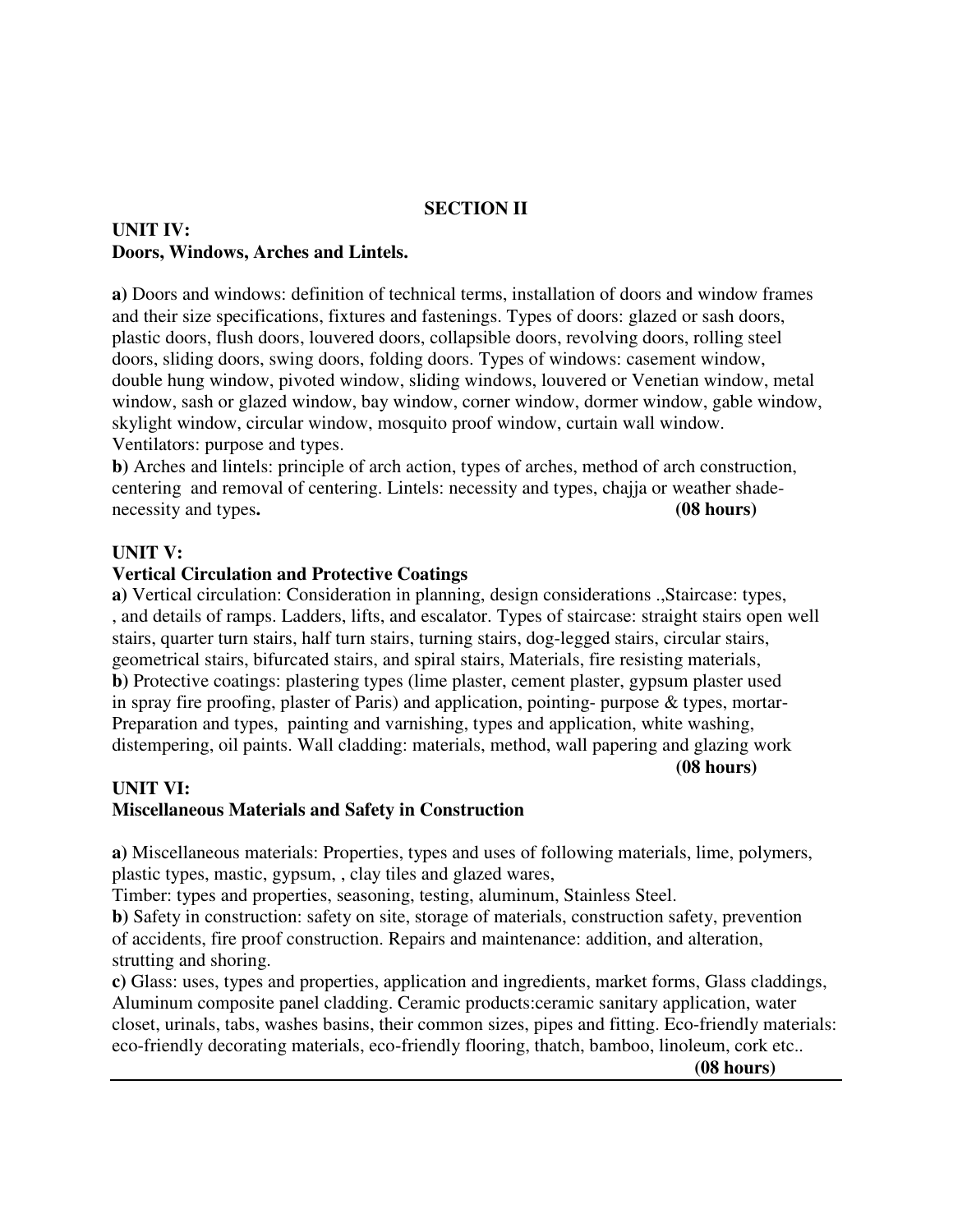## **Term Work**

#### **It shall consist of the following exercises and seminar.**

#### **A) Development of a given line plan of a residential building.**

Draw to a scale of 1: 50

- 1. Detailed Plan.
- 2. Elevation.
- 3. Section.
- 4. Following Sketches pertaining to the above plan (with Standard Dimensions)
	- a. Door- Panelled door
	- b. Window
	- c. Stair-
	- d. Masonry
	- e. Lintel

**B)** Students should **prepare working drawing of Foundation Plan** (on tracing paper) for the above Residential Building Plan. It should contain detailed foundation plan with foundation details. (Use suitable scale 1:50 or 1:100)

#### **C) Draw sketches using computer software of the following:**

- **1.** Foundations- two plates
- a) Line sketches of shallow and deep footing.
- b) Details of any one of the shallow footings.
- **2.** Arches- two plates.
- a) Different types of arches
- b) Details of arch showing different components
- **3.** Trusses- one plate. (Showing different components)
- **D)** One seminar report and presentation based on various aspects of Modern materials and construction methods.
- **E)** Site visit and technical report on the visit (Minimum Two).
	- (Visit should contain Stage of visit, related sketches of components-C/S-Dimensions,

Materials used ,site plan sketch and detailed report etc.) Visit to a construction related exhibition is strongly recommended.

**F)** Collection of advertisements of modern construction materials and Tools used in construction. **Oral : Based on above syllabus and term work.** 

**--------------------------------------------------------------------------------------------------------------------** 

#### **Text Books :**

- 1. Building Construction --- B.C. Punmia.
- 2. Building Materials— S.V.Deodhar , Khanna Publication
- 3 Building Construction -- Bindra and Arora.
- 4.Civil Engineering Materials—Neil Jackson &Ravindra K. Dhir-- Palgrave Macmillan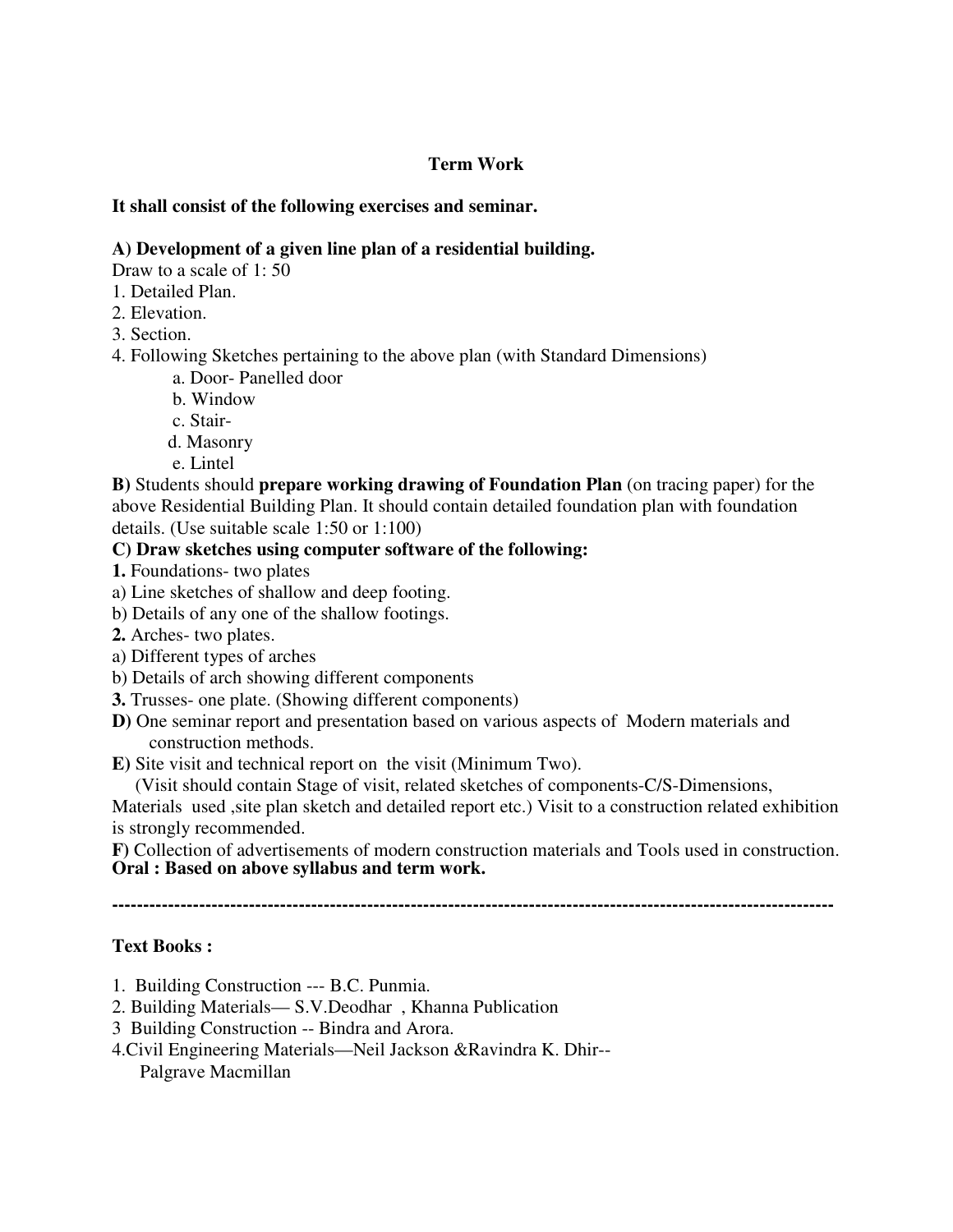#### **Reference Books :**

- 1.Building Materials---S.K.Duggal—New Age International Publishers
- 2 Civil Engineering Materials --- TTTI Chandigrah, Tata McGraw Hill Publications.
- 3. Materials of construction --- Ghosh, Tata McGraw Hill.
- 4.Building Construction -- S.C. Rangwala.
- 5. National Building Code.(Latest edition )
- 6. Doors Windows,and Stairs by R. Barry.
- 7. Building Materials Technology by Branyly, Tata McGraw Hill.
- 8. Properties of Concrete by A. M. Neville.
- 9. Properties Evaluation and Control of Engineering, Tata McGraw Hill.
- 10. Building Construction by Mitchell.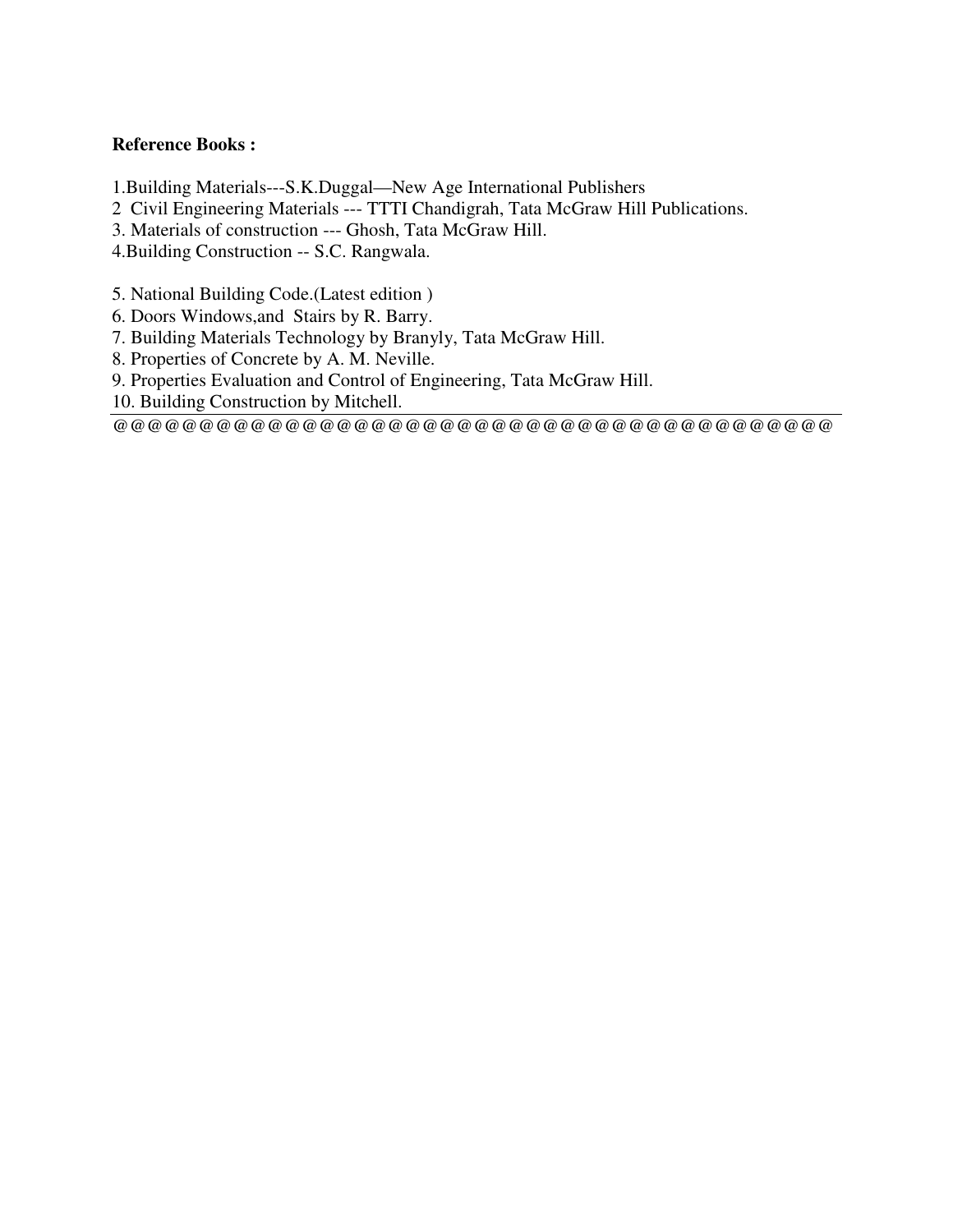#### **UNIVERSITY OF PUNE** For Civil Engineering (Sem I) 207001 ENGINEERING MATHEMATICS - III (2012 Course)

**Teaching Scheme:** Lectures - 4 Hrs./Week Tutorials - 1 Hr./Week

**Examination Scheme:** Paper - 50 Marks (2 Hrs.) Online - 50 Marks Term work: 25 Marks

 $(09$  Hours)

 $(09$  Hours)

 $(09$  Hours)

 $(09$  Hours)

#### **Section I**

Unit I: Linear Differential Equations (LDE) and Applications  $(09$  Hours) LDE of n<sup>th</sup> order with constant coefficients, Method of variation of parameters, Cauchy's & Legendre's DE, Simultaneous & Symmetric simultaneous DE. Modeling of problems on bending of beams, whirling of shafts and mass spring systems.

#### Unit II: Numerical Methods

Numerical solutions of (i) System of linear equations by Gauss elimination method, Cholesky and Gauss-Seidel methods (ii) Ordinary differential equations by Euler's, Modified Euler's, Runge-Kutta 4<sup>th</sup> order and Predictor-Corrector methods.

#### Unit III: Statistics and Probability

Measures of central tendency, Standard deviation, Coefficient of variation, Moments, Skewness and Kurtosis, Correlation and Regression, Reliability of Regression estimates.

Probability, Probability density function, Probability distributions: Binomial, Poisson, Normal and Hypergometric, Test of hypothesis: Chi-square test.

#### **Section II**

#### Unit IV: Vector Differential Calculus

 $(09$  Hours) Physical interpretation of Vector differentiation, Vector differential operator, Gradient, Divergence and Curl, Directional derivative, Solenoidal, Irrotational and Conservative fields, Scalar potential, Vector identities.

#### Unit V: Vector Integral Calculus and Applications

Line, Surface and Volume integrals, Work-done, Green's Lemma, Gauss's Divergence theorem, Stoke's theorem. Applications to problems in Fluid Mechanics, Continuity equations, Stream lines, Equations of motion, Bernoulli's equation.

Unit VI: Applications of Partial Differential Equations (PDE)

Basic concepts, modeling of Vibrating String, Wave equation, one and two dimensional Heat flow equations, method of separation of variables, use of Fourier series. Applications of PDE to problems of Civil and allied Engineering.

#### **Text Books:**

٨

- 1. Advanced Engineering Mathematics, 9e, by Erwin Kreyszig (Wiley India).
- 2. Advanced Engineering Mathematics, 7e, by Peter V. O'Neil (Cengage Learning).

#### **Reference Books:**

- 1. Advanced Engineering Mathematics, 2e, by M. D. Greenberg (Pearson Education).
- 2. Advanced Engineering Mathematics, Wylie C.R. & Barrett L.C. (McGraw-Hill, Inc.)
- 3. Higher Engineering Mathematics by B. S. Grewal (Khanna Publication, Delhi).
- 4. Applied Mathematics (Volumes I and II) by P. N. Wartikar & J. N. Wartikar (Pune Vidyarthi Griha Prakashan, Pune).
- 5. Higher Engineering Mathematics by B.V. Ramana (Tata McGraw-Hill).
- 6. Advanced Engineering Mathematics with MATLAB, 2e, by Thomas L. Harman, James Dabney and Norman Richert (Brooks/Cole, Thomson Learning).

#### **Tutorial and Term Work:**

- Tutorial for the subject shall be engaged in minimum of four batches (batch size of 20 students maximum) per  $i)$ division.
- ii) Term work shall consist of six assignments (one per each unit) based on performance and continuous internal assessment.

 $26 - 6$ 

# Mijumler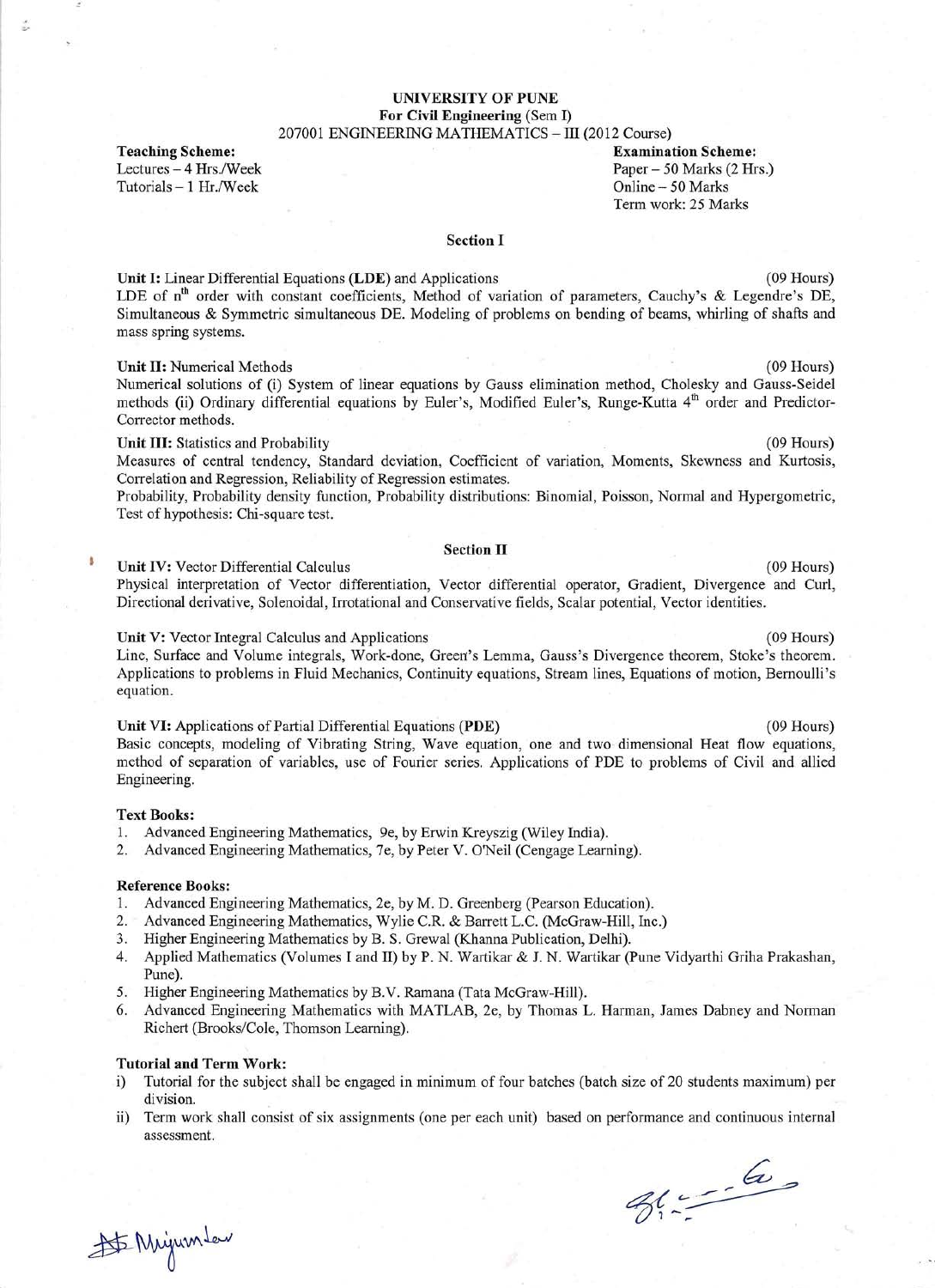## **Surveying( 201006 )**

#### **Teaching Scheme Examination Scheme Examination Scheme**

Lectures: 4-hours/week 1st Online Exam.: 25Marks (30min.) Practical: 2 hours/week  $2<sup>nd</sup>$  Online Exam. :25 marks (30min.) Theory Examination: 50 marks Term work: 25marks Practical-50 marks

#### **SECTION I**

#### **UNIT I:**

#### **Compass and Plane Table Surveying.**

**a)** Definition, objective and fundamental classification of Plane of surveying, concept of scale, RF, Map, Plan, Ranging, Chainage, Offsetting, Types of tapes and concept of chainage. Concept of bearing, meridian and their types, construction and use of prismatic compass, local attraction and correction for local attraction, dip, declination and calculation of true bearings. Practical applications of bearing plan **(5 hours)** 

**b)** Equipment required for plane table surveying and their uses, advantages and disadvantages, methods of plane table survey: Radiation, intersection, traversing **(3 hours)** 

#### **UNIT II:**

#### **Levelling and Contouring.**

**a)** Introduction to levelling, Types of levelling, Types of bench marks, Construction and use of dumpy level, auto level, digital level and laser level in construction industry, principle axes of dumpy level, testing and permanent adjustments, reciprocal levelling, curvature and refraction corrections, distance to the visible horizon. **(5hours)** 

**b)** Contouring: direct and indirect methods of contouring, uses of contour maps, study and use of topo-sheets, profile levelling and cross-sectioning and their applications

**(3hours)**

#### **UNIT III:**

#### **Theodolite Surveying**

**a)** Study of vernier transit 20" theodolite, uses of theodolite for measurement of horizontal angles by repetition and reiteration, vertical angles and magnetic bearing, prolonging a line, lining in and setting out an angle with a theodolite, **(4 hours)** 

**b)** Theodolite traversing: computation of consecutive and independent co-ordinates, adjustment of closed traverse by transit rule and Bowditch's rule, Gales traverse table, omitted measurements, area calculation by independent co-ordinates, open traverse and its uses, measurement of deflection angles using transit theodolite, open traverse survey, checks in open traverse. **(4 hours)**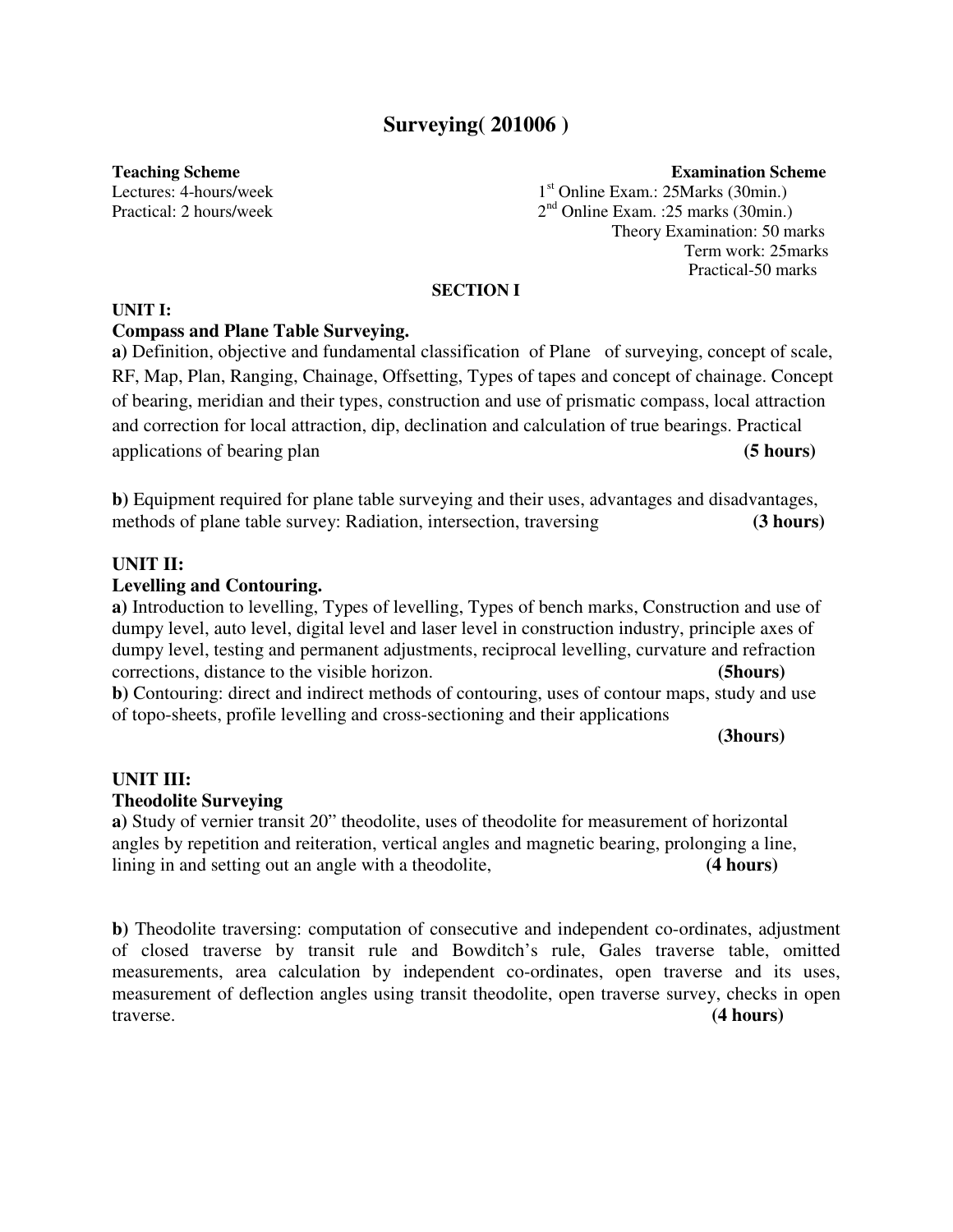#### **SECTION II**

# **UNIT IV:**

## **Curves**

**a)** Introduction to horizontal and vertical curves (no numerical and derivations to be asked on vertical curves and reverse curves), different types and their applications, simple circular curves, elements and setting out by linear methods such as radial and perpendicular offsets, offsets from long chord, successive bisection of chord and offsets from chords produced. Angular methods: Rankine's method of deflection angles (one and two theodolite methods). (Numerical on simple circular curves and compound curves to be asked), Transition curves: necessity and types,

**(8 hours)** 

#### **UNIT V:**

#### **Permanent Adjustments of a Transit Theodolite and Tachometry.**

**a)** Fundamental axes of theodolite: testing and permanent adjustments of a transit theodolite.

 **(3 hours)** 

**b)** Tachometry: application and limitations, principle of stadia tacheometry, fixed hair method with vertical staff to determine horizontal distances and elevations of points.

**(5 hours)** 

#### **UNIT VI:**

#### **Construction Survey and Electronic Measurement Techniques.**

**a)** Introduction to construction survey, establishing of horizontal and vertical controls, setting out of buildings, maintaining verticality of tall buildings, survey for roads and rails, drainage lines, water lines, tunnels, canals. **(3 hours) (3 hours)** 

**b)** Surveying using total station – Construction, types, principle features, field equipment, method of use, introduction to various special functions available in a total station such as remote elevation measurements, remote distance measurements and co-ordinate stake out.

**(5 hours)** 

#### **--------------------------------------------------------------------------------------------------------------------- Term Work**

The term work shall consist of any six practicals out of which Sr.No.7,8 and 9 are mandatory

- 1. Measurement of magnetic bearings of sides of a triangle or polygon, correction for local attraction and calculations of true bearings using prismatic compass, .
- 2. Plane table traversing with at least four stations.
- 3. Simple and differential levelling with at least three change points using digital level.
- 4. Measurement of horizontal angles (by repetition method) using Vernier Transit Theodolite
- 5. Setting out a circular curve by Rankine's method of deflection (two theodolite method).
- 6. Setting out a building from a given foundation plan (minimum six co-ordinates).
- 7. **Project I:** Road project using Auto level for a minimum length of 100 m including fixing of alignment, Profile levelling, cross-sectioning, plotting of L section and Cross Section. (One full imperial sheet including plan, L-section and any three typical Cross-sections)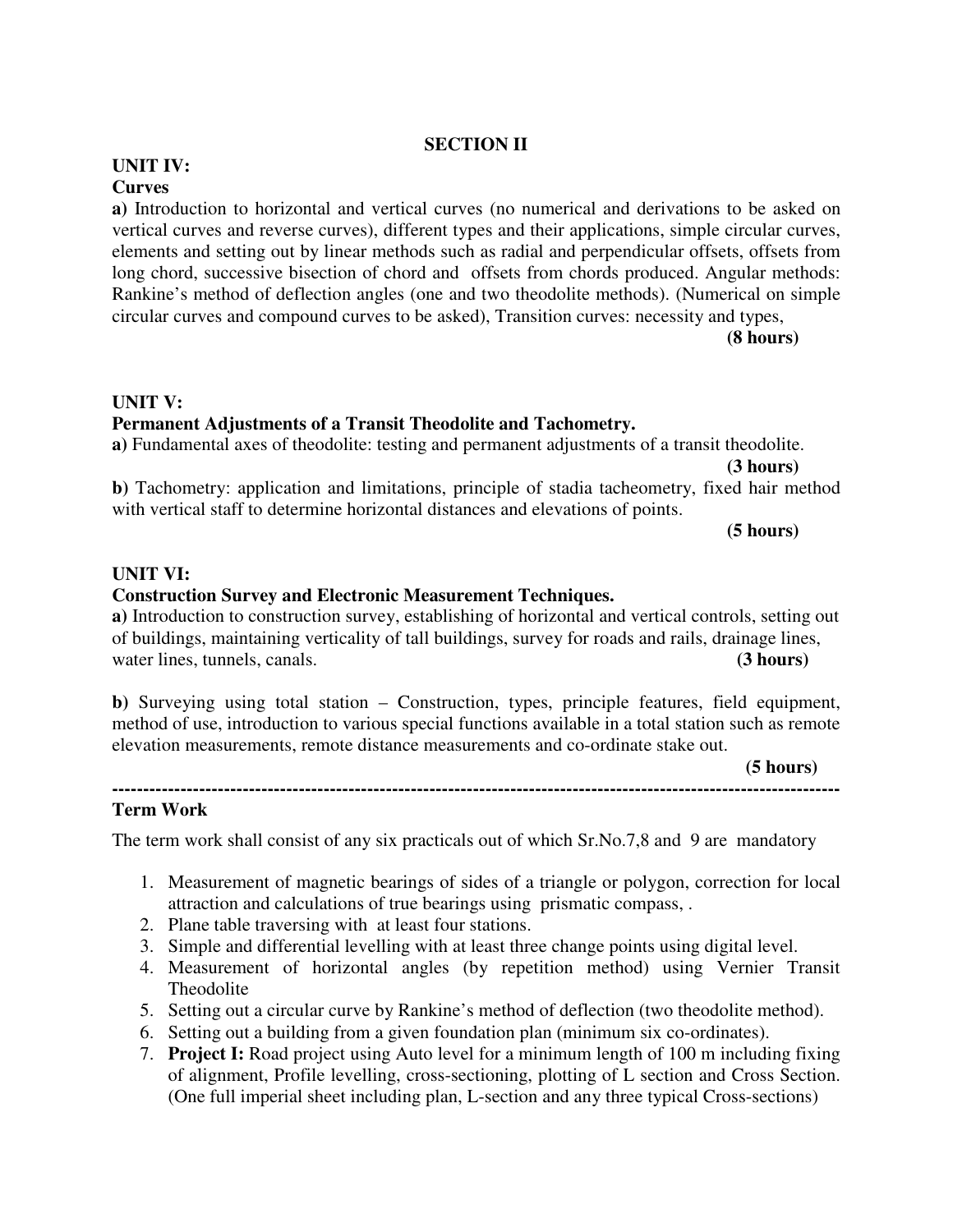- 8. **Project II:** Tachometric contouring project on hilly area with at least two instrument stations about 60 m to 100 m apart and generating contours using software such as Autodesk land desktop, Autocivil, Foresight etc (minimum contour interval 1 meter )
- 9. Traversing using a total station (minimum 10 acres area)

--------------------------------------------------------------------------------------------------------------

#### **Text Books:**

- 1 Surveying and Levelling by Vol. I and Vol. II T.P.Kanetkar and S.V.Kulkarni
- 2. Surveying and Levelling by Subramanian, Oxford University Press.
- 3 Surveying, Vol. I & II by Dr.B.C.Punmia, Ashok K. Jain, Arun K.Jain

4.Surveying for Engieers-John Uren & Bill Price—Palgrave Macmillan

#### **Reference Books**

- 1 Plane Surveying----A.M.Chandra---- New Age International Publishers
- 1. Surveying and Levelling ---- N. N. Basak, Tata Mc-Graw Hill
- 2. Surveying Vol. I & II ---- Dr.K. R. Arora
- 3. Surveying: Theory and Practice --- James M. Anderson, Edward M. Mikhail
- 4. Surveying theory and practices -- Devis R. E., Foot F. S.
- 5. Plane and Geodetic surveying for Engineers. Vol. I -- David Clark
- 6. Principles of Surveying. Vol. I by J.G.Olliver, J.Clendinning
- **7.** Surveying, Vol. I & II by S. K. Duggal,Tata Mc-Graw Hill

#### **General Reading Suggested:**

**Codes:** 

#### **IRC: SP: 19, IRC: SP: 35 & IRC: SP: 54**

IRC: SP: 42 and IRC: SP: 50.

## **IRC: 73, IRC: 86, IRC: 38 and IRC SP: 23.**

**http://www.bis.org.in/sf/wrd/p\_449.pdf http://www.bis.org.in/sf/wrd/WRD10(491).pdf http://www.bis.org.in/sf/wrd/WRD10(491).pdf http://sbq.com.au/member/board-publications/code-of-practice/**

**http://usa.autodesk.com/adsk/servlet/pc/index?id=3091031&siteID=123112 http://www.cadacademynoida.com/?page=civileng3 http://www.sitetopo.com/**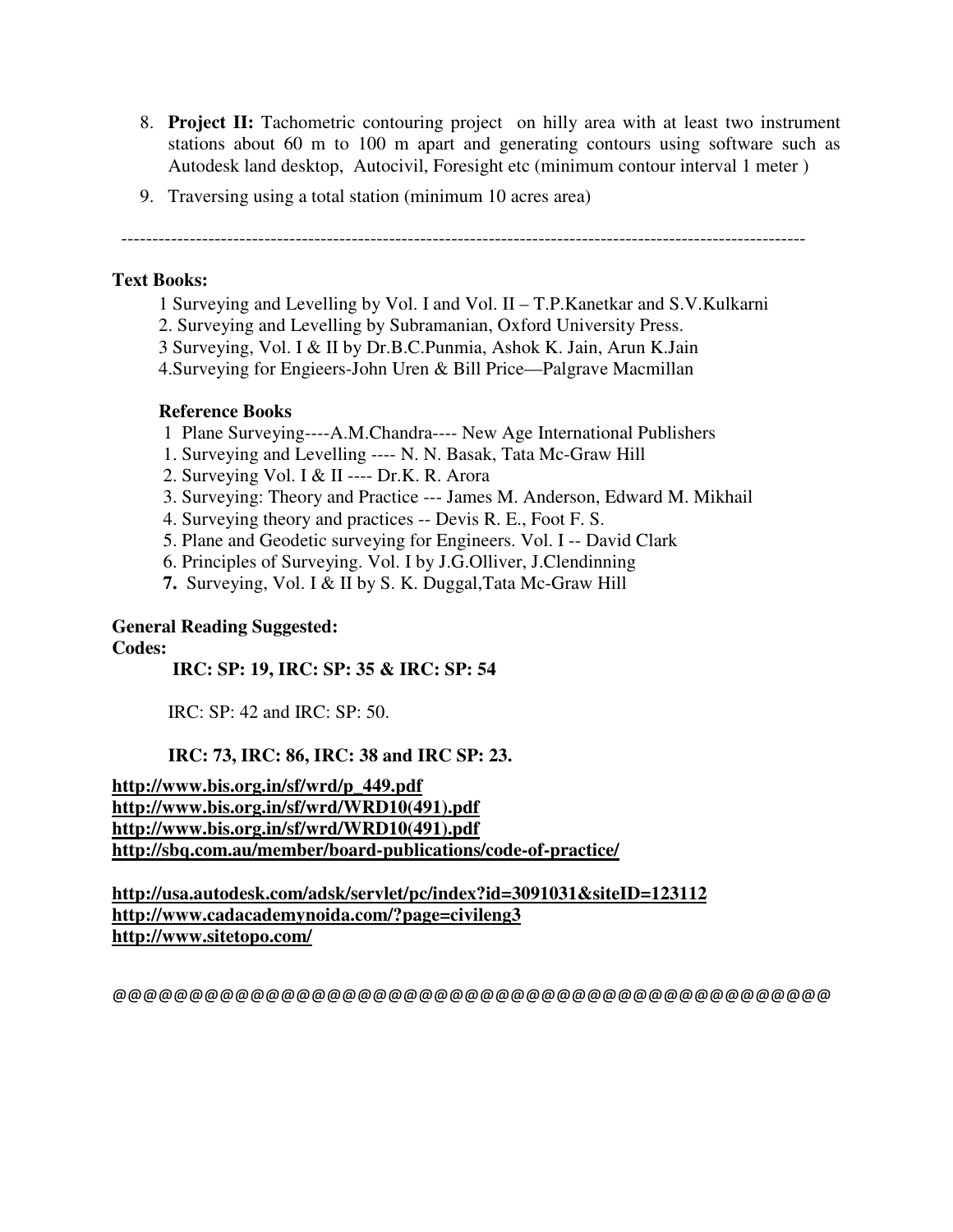# **Strength of Materials ( 201002 )**

#### **Teaching Scheme Examination Scheme**

Lectures: 04 hours/week 1st Online Exam.: 25Marks (30min.) 2nd Online Exam. :25 marks (30min.) Theory Examination: 50 marks

#### **SECTION I**

#### **UNIT I:**

#### **Simple Stresses and Strains**

**a)** Materials used in construction and their nature, Hook's Law, Stress-Strain Diagram for elastic ,plastic materials and brittle material, Idealized stress-strain diagram , Concept of axial stresses(compression, tension), strains(linear, lateral, shear and volumetric), Elastic constants and their relations. Stresses and strains due to change in temperature.

**b)** Stresses, strains and deformations in determinate and indeterminate structures for homogeneous and composite structures under concentrated loads and temperature changes. **(08 hours)** 

#### **UNIT II:**

#### **Bending and Shear Stresses.**

**a)** Concept and determination of Moment of Inertia for various cross-sections. Stress due to bending: theory of simple or pure bending, Assumptions, derivation of flexure formula, bending stress distribution diagrams, Moment of Resistance of cross-section.

**b)** Shear stresses in beams: concept of shear, complimentary shear, derivation of shear stress formula, shear stress distribution for various cross sections, maximum and average shear stress for circular and rectangular sections. Shear connectors.

#### **(08 hours)**

#### **UNIT III:**

#### **Torsion and Strain Energy.**

**a)** Torsion of circular shafts: theory of torsion, assumptions, derivation of torsion formula. Stresses, strains and deformations in determinate and indeterminate shafts of hollow, solid, homogeneous and composite cross-sections subjected to twisting moments. Power transmitted by shafts, twisting moment diagrams.

**b)** Strain energy and impact: concept of strain energy, expression of strain energy for axially loaded member under gradual, sudden and impact loads. Strain energy due to self weight,

**(08 hours)** 

#### **SECTION II**

#### **UNIT IV:**

#### **Principal Stresses and Strains.**

**a)** Principal stresses and strains: concept of principal planes and principal stresses, normal and shear stresses on an oblique plane, magnitude and orientation of principal stresses and maximum shear stress.

**b)** Combined effect of axial stress, bending moment, shear and torsion. Theories of failure: maximum normal stress, maximum shear stress and maximum strain theory.

**(08 hours)**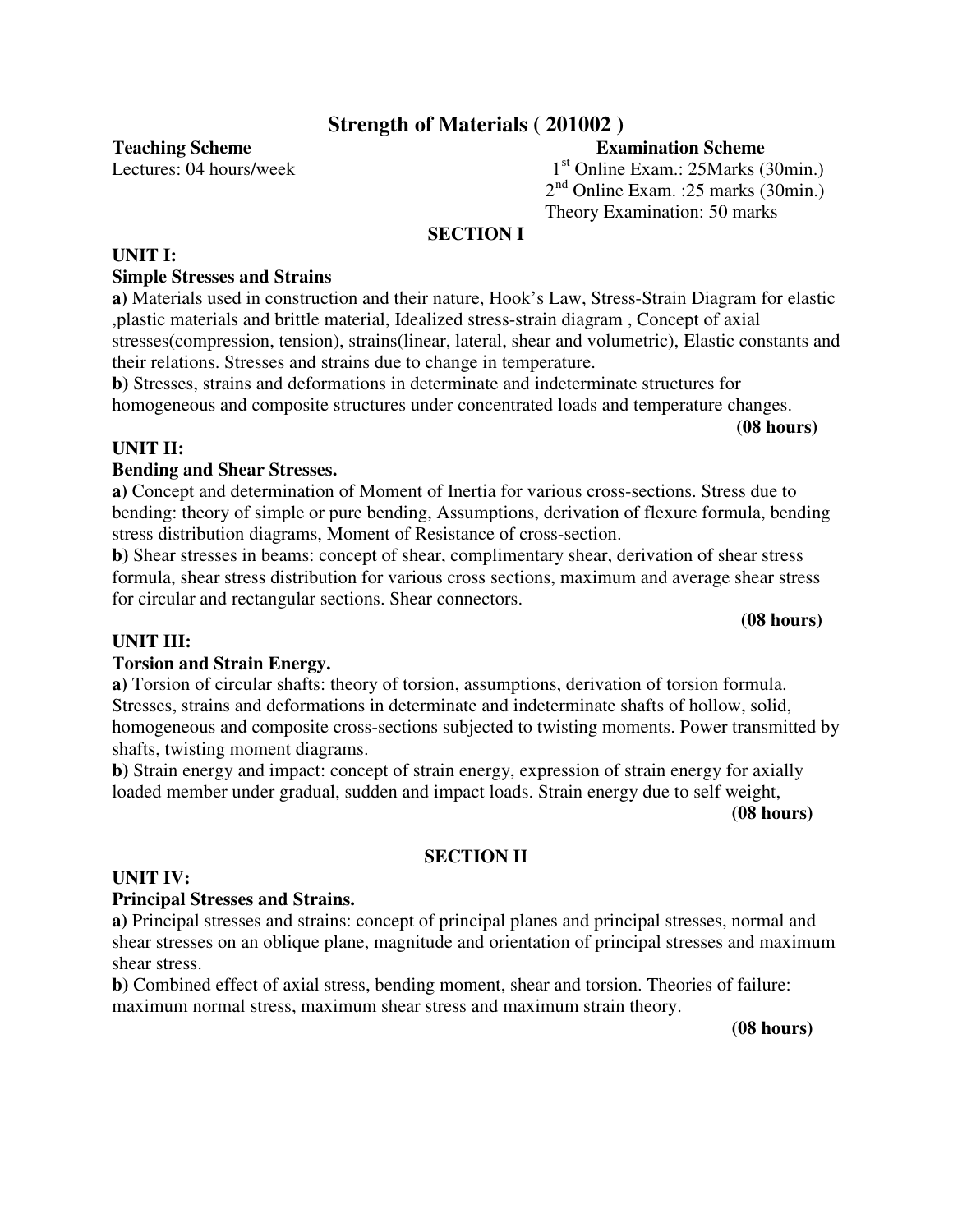## **UNIT V:**

#### **Shear Force and Bending Moment Diagram**

**a)** Concept of shear force and bending moment. Relation between shear force, bending moment and intensity of loading. Shear force and bending moment diagrams for cantilevers, simple and compound beams due to concentrated, uniformly distributed, uniformly varying loads and couples in determinate beams.

**b)** Bending moment and loading diagram from given shear force diagram. Shear force and loading diagram from given bending moment diagram.

 **(08 hours)** 

#### **UNIT VI:**

#### **Axially and Eccentrically Loaded Columns.**

**a)** Axially loaded columns: concept of critical load and buckling, Euler's formula for buckling load with hinged ends, concept of equivalent length for various end conditions, Rankine's formula, safe load on column and limitations of Euler's formula.

**b)** Direct and bending stresses for eccentrically loaded short column and other structural components such as retaining walls, dams, chimneys, etc. Effect of lateral force and self-weight. Resultant stress diagrams due to axial loads, uni-axial, and bi-axial bending. Concept of core of section for solid and hollow rectangular and circular sections.

**(08 hours)** 

#### **Text Books**

1. Strength of Materials - F.L. Singer and Andrew Pyt Ltd, Harper and Row Publication

- 2. Strength of Materials R. Subramanian, Oxford University Press
- 3. Elements of Strength of Materials Timo Shenko and Young, East-West Press Ltd.

#### **Reference Book**

- 1 Strength of MaterialsD.Ghosh , A.K.Datta--- New Age International Publishers
- 2. Mechanics of Materials- Beer and Johnston, McGraw Hill Publication
- 3. Introduction to Mechanics of Solids- E.P. Popov, Prantice Hall Publication
- 4. Strength of Materials- S.S. Ratan, Tata McGraw Hill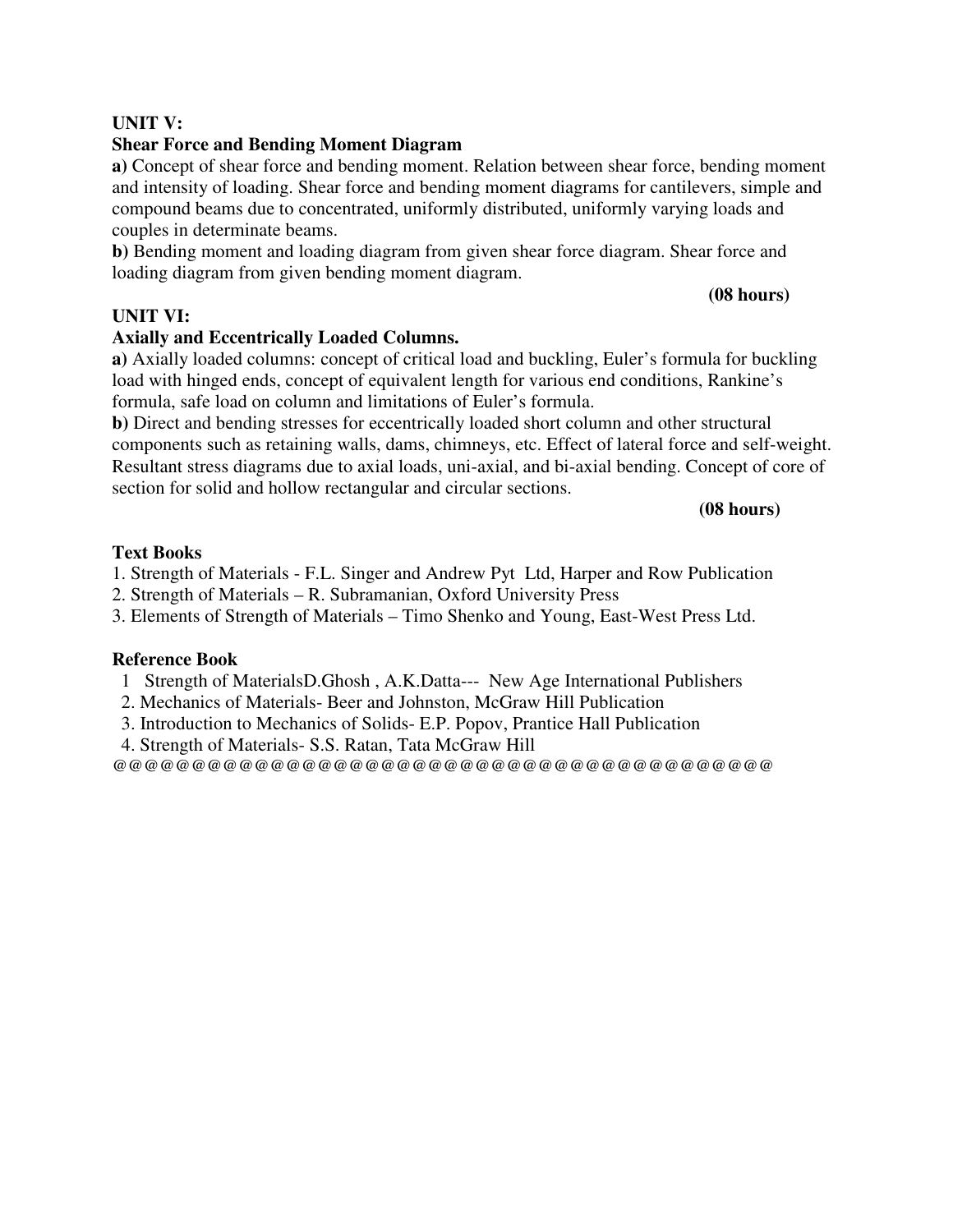# **Geotechnical Engineering (201003)**

#### **Teaching Scheme Examination Scheme**

Lectures: 4 hours/week  $1<sup>st</sup>$  Online Exam.: 25Marks (30min.) Practical: 2 hours/week  $2<sup>nd</sup>$  Online Exam. : 25 marks (30min.) Theory Examination: 50 marks Oral Exam: 50marks

#### **SECTION I**

#### **UNIT I: Introduction and Index Properties.**

a) Introduction to Geotechnical Engineering and its applications to Civil Engineering, Complexity of soil structure, major soil deposits of India, Field identification of soils. Introduction to soil exploration-objective and purpose.

b) Three phase soil system, weight -volume relationships, Index properties of soil–methods of determination and their significance. IS and Unified Soil classification systems.

#### **(08 hours)**

**(08 hours)** 

#### **Unit 2: Permeability and Seepage.**

a)Soil water, permeability definition and and necessity of its study, Darcy's law, factors affecting permeability. Laboratory measurement of permeability – Constant head method and Falling head method as per IS 2720. Field test for determination of permeability- Pumping in test and Pumping out test as per IS 5529part-I. Permeability of stratified soil deposits.

b) Seepage and Seepage Pressure, quick sand phenomenon, critical hydraulic gradient, General flow equation for 2-D flow (Laplace equation), Flow Net, properties and application, Flow Net construction for flow under sheet pile and earthen dam.

#### **Unit 3: Compaction and Stress Distribution**

a) Compaction- Introduction, compaction tests- Standard Proctor test, Modified Proctor test, Zero air void line. Factors affecting compaction. Effect of compaction on soil properties.

 Field compaction methods and compaction equipments for different types of soil, Placement water content, Field compaction control- use of compaction test result, Proctor needle in field compaction control.

b) Stress Distribution in Soils: Geostatic stress, Boussinesq's theory with assumptions for point load and circular load (with numerical), Pressure Distribution diagram on a horizontal and vertical plane, Pressure bulb and its significance. Westergaard's theory, equivalent point load method, Approximate stress distribution method.

#### **(08 hours)**

#### **SECTION II**

#### **Unit 4: Shear Strength of Soil**

a) Introduction- Shear strength an Engineering Property. Mohr's stress circle, Mohr-Coulomb failure theory. The effective stress principle- Total stress, effective stress and neutral stress / pore water pressure. Peak and Residual shear strength, factors affecting shear strength. Stress-strain behavior of sands and clays.

b) Measurement of Shear Strength- Direct Shear test, Triaxial Compression test, Unconfined Compression test, Vane Shear test. Their suitability for different types of soils, advantages and disadvantages. Different drainage conditions for shear tests. Sensitivity and thixotropy of cohesive soils.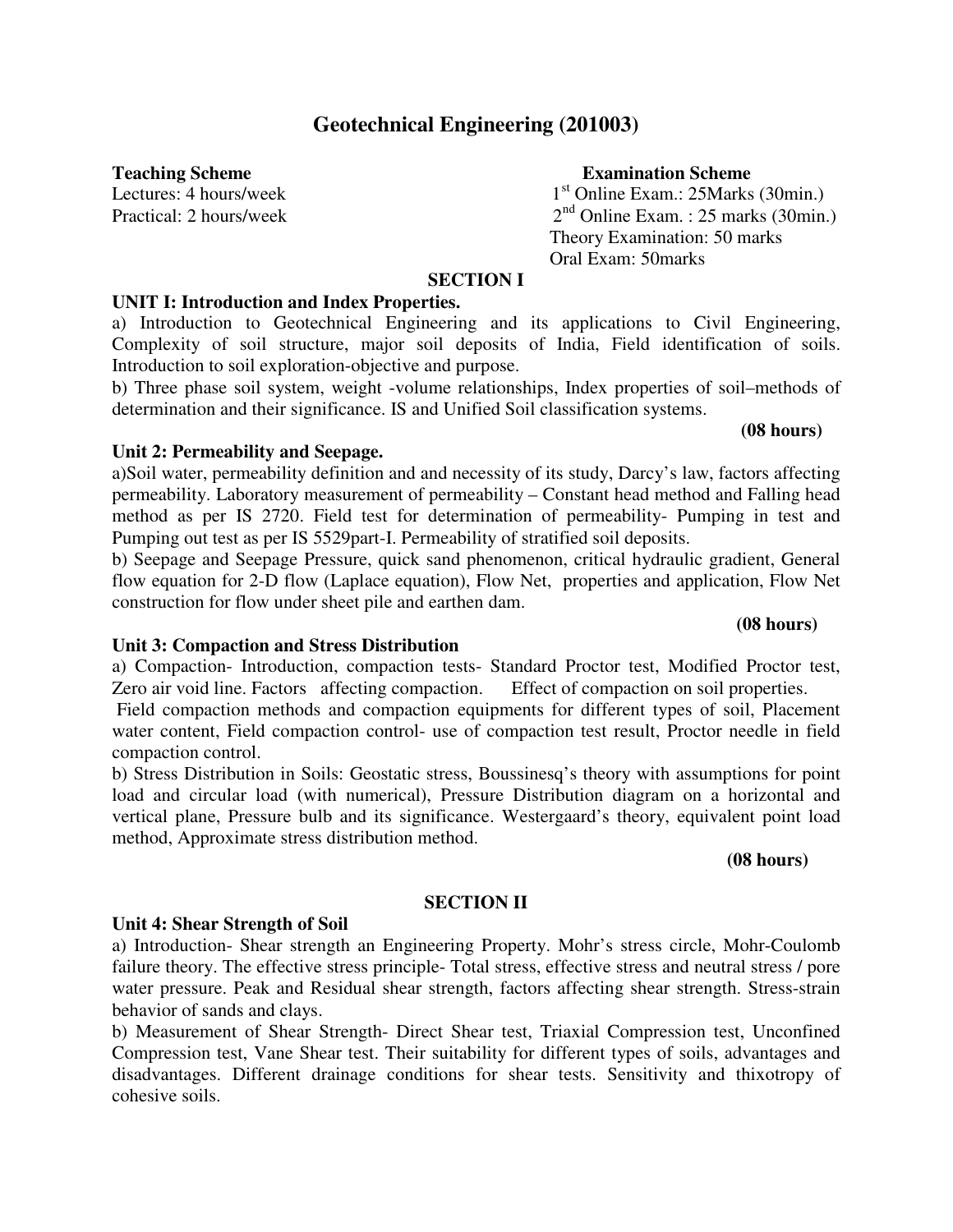#### **(08 hours)**

#### **Unit 5: Earth Pressure.**

a) Earth Pressure- Introduction, Rankine's state of Plastic Equilibrium in soils- Active and Passive states due to wall movement, Earth Pressureat rest. Rankine's Theory- Earth pressure on Retaining wall due to submerged backfill,

b) Backfill with uniform surcharge, backfill with sloping surface, layered backfill. Coulomb's Wedge theory. Rebhann's and Culmann's graphical method of determination of earth pressure.

## **(08 hours)**

## **Unit 6: Stability of Slopes and Introduction to** Geoenvironmental engineering

a) Stability of Slopes- Classification of slopes and their modes of failure, Taylor's stability number, Infinite Slopes in cohesive and cohesion less soil, Landslides- Causes and remedial measures.

b) Introduction to Geoenvironmental engineering, subsurface contamination, contaminant transport, effects of subsurface contamination, Control and remediation, Soil- A geochemical trap, detection of polluted zones, Monitoring effectiveness of designed facilities.

 **(08 hours)** 

# **Term Work**

## **The term work shall consist of a journal giving details of at least 10 out of 12 of the following experiments / assignments .Sr. No 13 and 14 are compulsory.**

- 1. Specific gravity determination by Pycnometer /density bottle.
- 2. Sieve analysis, particle size determination and IS classification as per I.S.Codes.
- 3. Determination of Consistency limits and their use in soil classification. as per I.S.Codes.
- 4. Field density test by a) Core cutter b) Sand Replacement and c) Clod method
- 5. Determination of coefficient of permeability by a) constant head and b) variable head method.
- 6. Direct shear test.
- 7. Unconfined compression test.
- 8. Vane Shear test.
- 9. Standard Proctor test / Modified Proctor test.
- 10. Differential free swell test.
- 11. Triaxial test
- 12. Swelling Pressure test
- **13) Any one of the following assignments using software / programming** 
	- a) Classification of Soils.
	- b) Construction of Pressure bulb.

#### **14. Assignments on the following topics**

a) Rebhann's and Cullman's graphical method for determination of earth pressure.

b) Solution of problems on shear strength parameters using graph.

## **Note:-Oral examination should be based on the above Term Work done.**

#### **Text Books**/

1. Soil Mechanics and Foundation Engineering by Dr.B.C.Punmia, Laxmi Publications 2.Geotechnical Engineering by Shashi K. Gulati & Manoj Datta, Tata McGraw Hill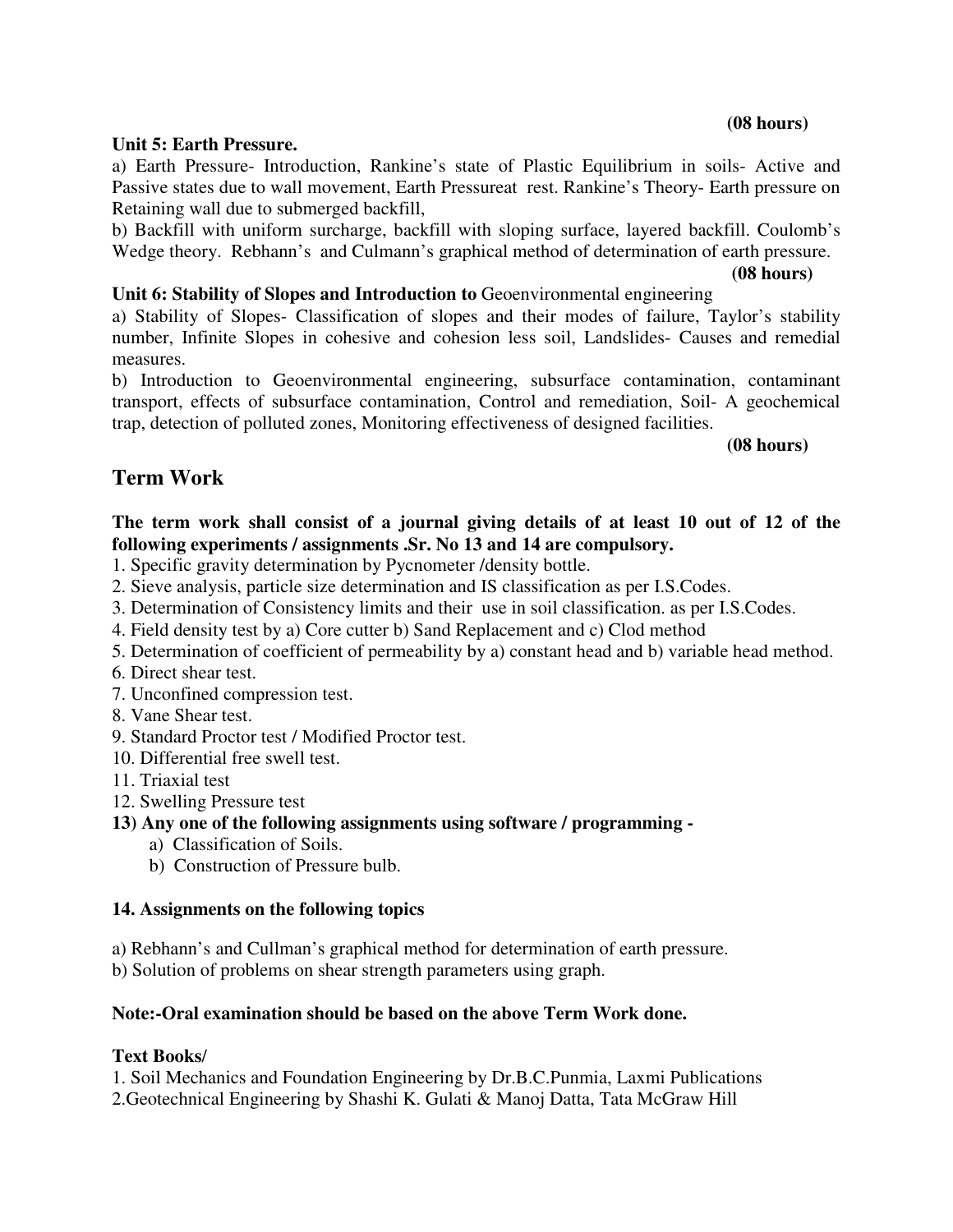3. Principles of Soil Mechanics and Foundation Engineering by V.N.S. Murthy, UBS Publishers 4.Soil Mechanics-Principles and Practice-Graham Barnes-Palgrave MacMillan

## **Reference books:**

1 Geotechnical Engineering—C.Venkatramaiah—New Age International Publishers

- 2.Principles of Geotechnical Engineering—Braj M.Das—Cengage Learning
- 2. Geotechnical Engineering by Dr. B. J. Kasmalkar
- 3. Geotechnical Engineering by P Purushothma Raj
- 4. Geotechnical Engineering Principles & Practices by Donald. P. Coduto, Pearson Education
- 5. Basic and Applied Soil Mechanics by Gopal Ranjan and A.S.R.Rao, Newage International
- 6. Physical and Geotechnical Properties of Soils by Joseph.E.Bowles, International Students Edition
- 7. Rocks Mechanics by Goodman.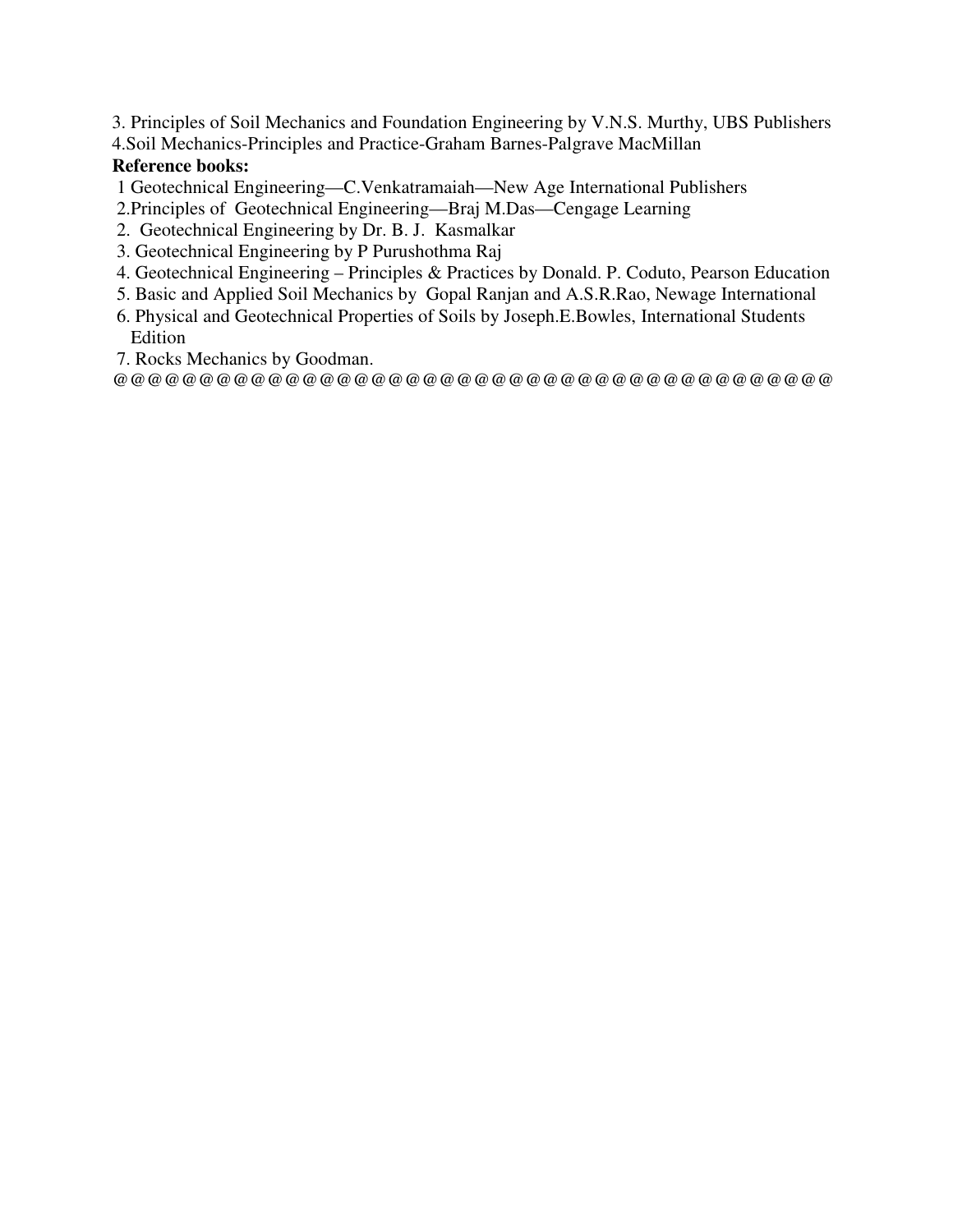#### **SOFT SKILLS(201010)**

#### **Teaching Scheme**

**Practical: --2--hours/week Term work: 25 marks**

#### **SECTION – I**

#### **Self Awareness & self Development –**

**a) Self Assessment , Self Appraisal, SWOT, Goal setting - Personal & career -** Self-Assessment, Self-Awareness, Perceptions and Attitudes, Positive Attitude, Values and Belief Systems, Self-Esteem, Self appraisal, Personal Goal setting,

**b)** Career Planning, Personal success factors, Handling failure, Depression and Habit, relating SWOT analysis & goal setting, prioritization.

#### **UNIT II: Communication Skill (06 hours)**

## **a)** Importance of communication, types, barriers of communication, effective communication **b) Speaking Skills – Public Speaking, Presentation skills, Group discussion-** Importance of speaking effectively, speech process, message, audience, speech style, feedback, conversation and oral skills, fluency and self expression, body language phonetics and spoken English, speaking techniques, word stress, correct stress patterns, voice quality, correct tone, types of tones, positive image projection techniques.

**c) Listening Skills:** Law of nature- you have 2 ears and 1 tongue so listen twice and speak once is the best policy, Empathic listening, Avoid selective listening-

**d) Group Discussion** - characteristics, subject knowledge, oral and leadership skills, team management, strategies and individual contribution and consistency.

**e) Presentation skills** - planning, preparation, organization, delivery.

**f) Written Skills – Formal & Informal letter writing, Report writing, Resume writing -**  Sentence structure, sentence coherence, emphasis. Paragraph writing. letter writing skills - form and structure, style and tone. Inquiry letters, Instruction letters, complaint letters, Routine business letters, Sales Letters etc.

#### **UNIT III: Corporate / Business Etiquettes (02 hours)**

**Corporate grooming & dressing, Email & telephone etiquettes, etiquettes in social & office setting-**Understand the importance of professional behaviour at the work place, Understand and Implement etiquettes in workplace, presenting oneself with finesse and making others comfortable in a business setting. Importance of first impression, Grooming, Wardrobe, Body language, Meeting etiquettes (targeted at young professionals who are just entering business environment) , Introduction to Ethics in engineering and ethical reasoning, rights and responsibilities,

**UNIT I: (04 hours)**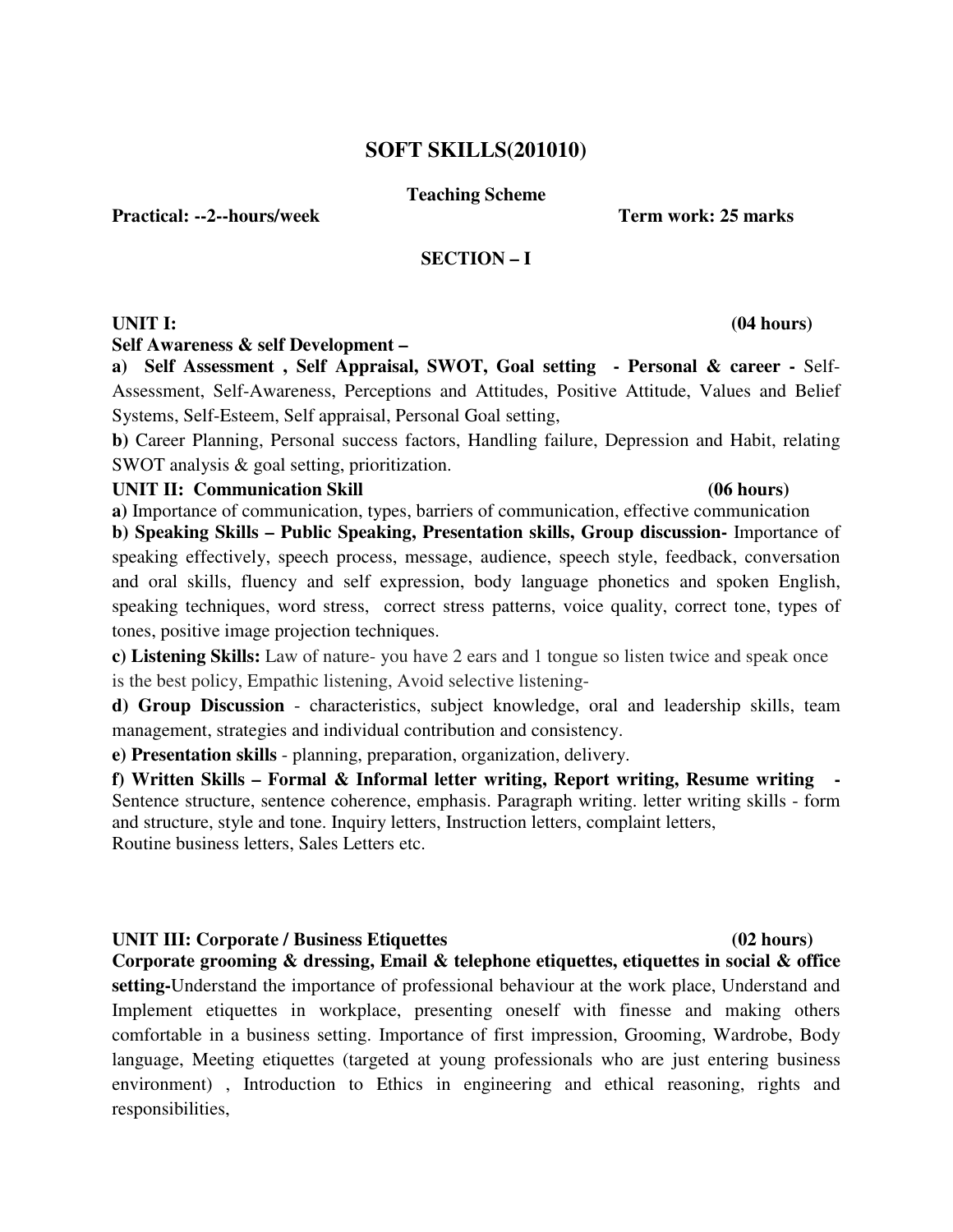#### **UNIT IV: Interpersonal relationship (04 hours)**

**a) Team work, Team effectiveness, Group discussion, Decision making -** Team Communication. Team, Conflict Resolution, Team Goal Setting, Team Motivation Understanding Team Development, Team Problem Solving, Building the team dynamics. Multicultural team activity

**b) Group Discussion**- Preparation for a GD, Introduction and definitions of a GD, Purpose of a GD, Types of GD, Strategies in a GD , Conflict management, Do's and Don'ts in GD

#### **UNIT V: Leadership skills (02 hours)**

**Leaders' role, responsibilities and skill required -** Understanding good Leadership behaviours, Learning the difference between Leadership and Management, Gaining insight into your Patterns, Beliefs and Rules, Defining Qualities and Strengths of leadership, Determining how well you perceive what's going on around you, interpersonal Skills and Communication Skills, Learning about Commitment and How to Move Things Forward, Making Key Decisions, Handling Your and Other People's Stress, Empowering, Motivating and Inspiring Others, Leading by example, effective feedback

#### UNIT VI: Other skills (02 hours) **(02 hours)**

**a) Time management**- The Time management matrix, apply the Pareto Principle (80/20 Rule) to time management issues, to prioritise using decision matrices, to beat the most common time wasters, how to plan ahead, how to handle interruptions , to maximise your personal effectiveness, how to say "no" to time wasters, develop your own individualised plan of action

**b) Stress management**- understanding the stress & its impact, techniques of handling stress

**c)** Problem solving skill, Confidence building Problem solving skill, Confidence building

## **Term Work/Assignments**

## **Term workwill consist the record of any 8 assignments of following exersises**

- 1. SWOT analysis
- 2. Personal & Career Goal setting Short term & Long term
- 3 Presentation Skill
- 4. Letter/Application writing
- 5. Report writing
- 6. Listening skills
- 7. Group discussion
- 8. Resume writing
- 9. Public Speaking
- 10. Stress management
- 11. Team Activity-- Use of Language laboratory

 **\* Perform any 8 exercises out of above 11 with exercise no. 11 as compulsory.** 

**---------------------------------------------------------------------------------------------------**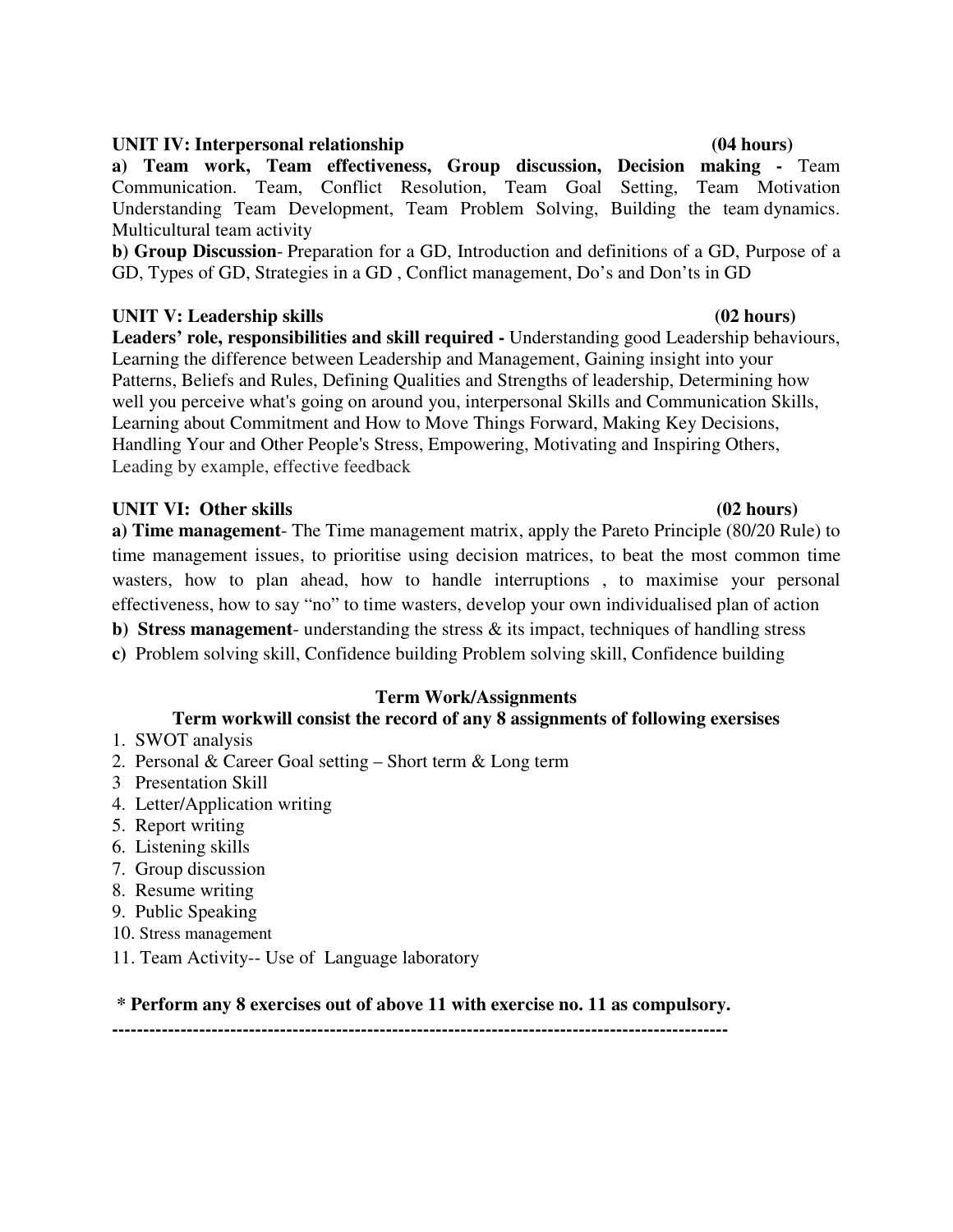#### **Teaching Methodology**

 Each class should be divided into three batches of 20-25 students each. The sessions should be activity based and should give students adequate opportunity to participate actively in each activity. Teachers and students must communicate only in English during the session. Specific details about the teaching methodology have been explained in every activity given below.

## **Practical Activities (Term work)**

Following 10 activities are compulsory and teachers must complete them during the practical sessions within the semester. The teacher should give students 10 assignments on the basis of the 10 activities conducted in the practical sessions. Students will submit these 10 assignments as their term work at the end of the semester but it should be noted that the teacher should assess their assignment as soon as an activity is conducted. The continual assessment process should be followed.

#### 1. **SWOT analysis**

The students should be made aware of their goals, strengths and weaknesses, attitude, moral values, self confidence, etiquettes, non-verbal skills, achievements etc. through this activity. The teacher should explain to them on how to set goals, SWOT Analysis, Confidence improvement, values, positive attitude, positive thinking and self esteem. The teacher should prepare a questionnaire which evaluate students in all the above areas and make them aware about these aspects.

#### 2. **Personal & Career Goal setting – Short term & Long term**

#### 3 **Presentation Skills**

 Students should make a presentation on any informative topic of their choice. The topic may be technical or non-technical. The teacher should guide them on effective presentation skills. Each student should make a presentation for at least 10 minutes.

#### 4**. Letter/Application writing**

Each student will write one formal letter, and one application. The teacher should teach the students how to write the letter and application. The teacher should give proper format and layouts.

#### 5. **Report writing**

The teacher should teach the students how to write report .. The teacher should give proper format and layouts. Each student will write one report based on visit / project / business proposal etc.

#### 6**. Listening skills**

The batch can be divided into pairs. Each pair will be given an article (any topic) by the teacher. Each pair would come on the stage and read aloud the article one by one. After reading by each pair, the other students will be asked questions on the article by the readers. Students will get marks for correct answers and also for their reading skills. This will evaluate their reading and listening skills. The teacher should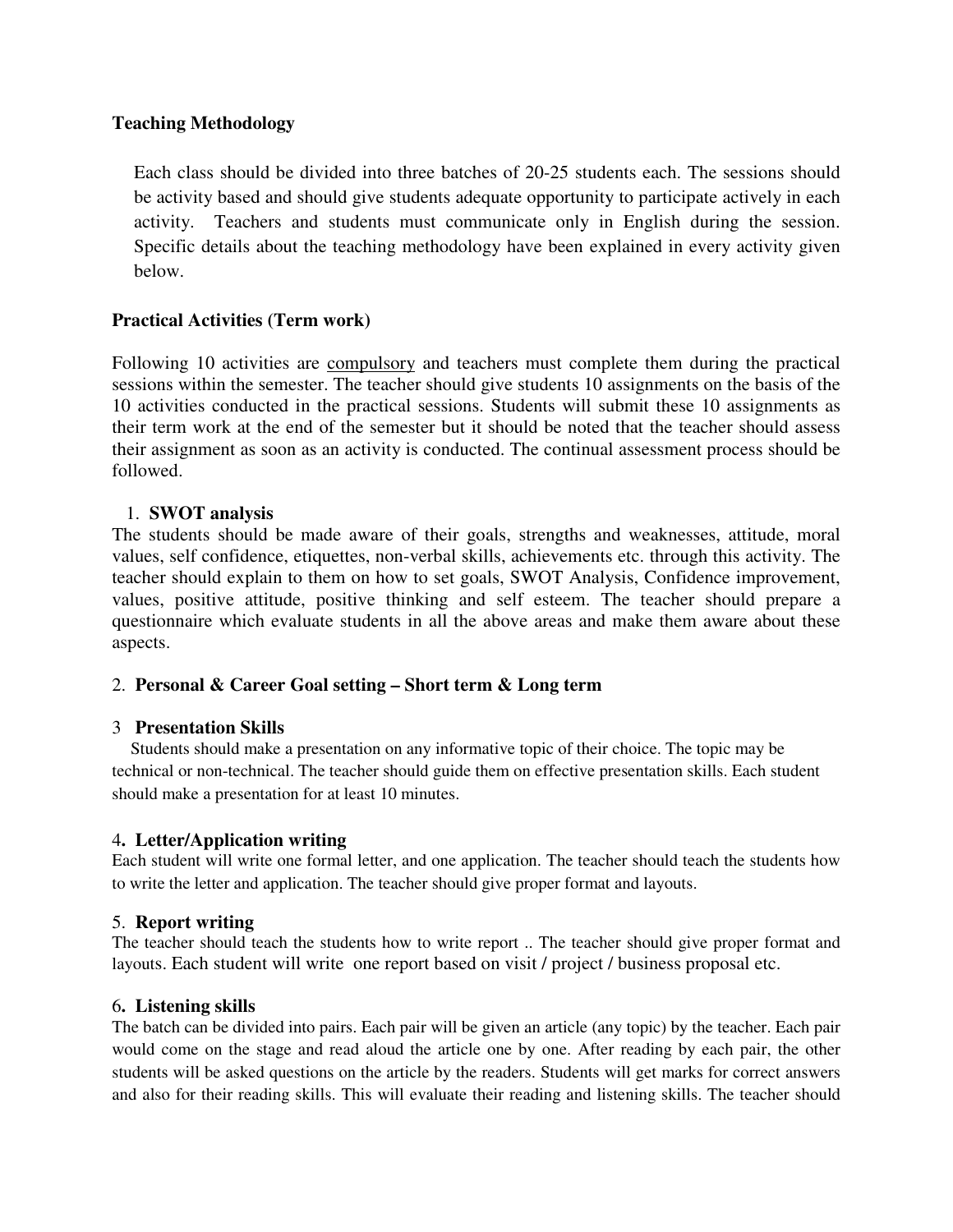give them guidelines on improving their reading and listening skills. The teacher should also give passages on various topics to students for evaluating their reading comprehension.

#### 7. **Group discussion**

Each batch is divided into two groups of 12 to 14 students each. Two rounds of a GD for each group should be conducted and teacher should give them feedback.

#### 8. **Resume writing**

Each student will write one formal letter, and one application. The teacher should teach the students how to write the letter and application. The teacher should give proper format and layouts.

#### 9. **Public Speaking**

Any one of the following activities may be conducted :

- a. **Prepared speech** (topics are given in advance, students get 10 minutes to prepare the speech and 5 minutes to deliver.
- b. **Extempore speech (**students deliver speeches spontaneously for 5 minutes each on a given topic )
- c. **Story telling (Each student narrates a fictional or real life story for 5 minutes each)**
- d. **Oral review** ( Each student orally presents a review on a story or a book read by them)

10.. **Team Activity**-- Use of Language laboratory

## **Text Books:**

- 1 Communication Skills : Sanjay Kumar and Pushpa Lata , Oxford University Press
- 2 Developing Communication Skill : Krishna Mohan, Meera Banerji,- McMillan India Ltd.
- 3 English for Business Communication : Simon Sweeney , Cambridge University Press

## **Books for references:**

- 1.Ethics in Engineering Practice and Research—Caroline,Whitbeck— Cambridge University Press
- 2.NASSCOM-Global Business Foudation Skills: Accenture,Convergys,Dell et.al. Foundation Books : Cambridge University Press
- 3**.** Basic Managerial Skills for all E. H. McGrath, Eastern Economy Edition, Prentice hall India.
- 4.. Personality Development and Group Discussions,Barun K. Mitra, Oxford University Press
- 5 Group Dissussions and Interview Skills : Priyadarshi Patnaik : Foundation Books : Cambridge University Press
- 6 .Thinks and Grow Rich: Napoleon Hill, Ebury Publishing, ISBN 9781407029252
- 7 . Awaken the Giant Within: Tony Robbins HarperCollins Publishers, ISBN-139780743409384
- 8. Change Your Thoughts, Change Your Life: Wayne Dyer, Hay House India, ISBN-139788189988050
- 9 Habits of Highly Effective People: Stephen Covey Pocket Books, ISBN-13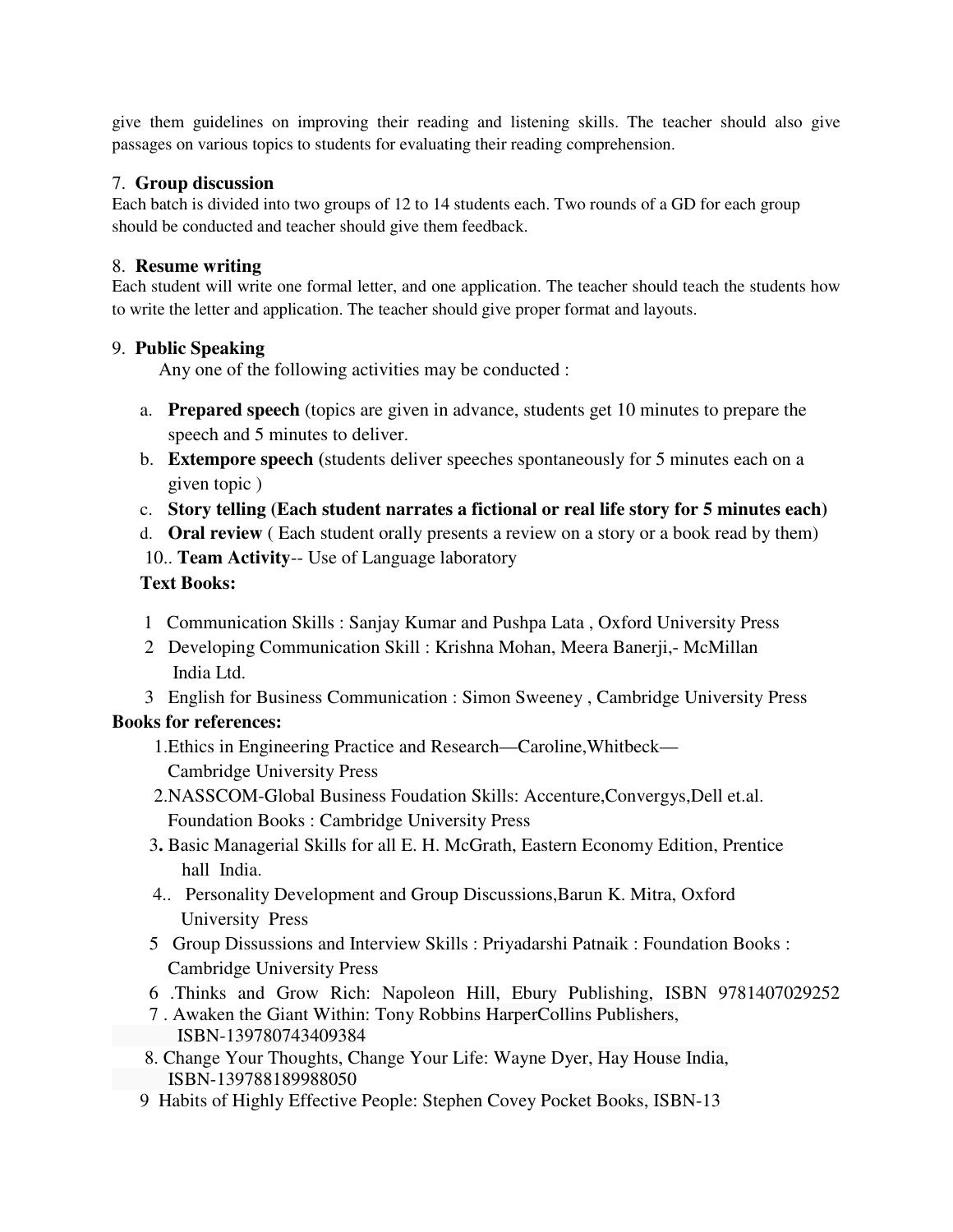9781416502494

- 10. The Power of Your Subconscious Mind: Dr Joseph Murphy Maanu Graphics , ISBN-13 9789381529560
- 11- The new Leaders: Daniel Coleman Sphere Books Ltd , ISBN-139780751533811
- 12 The 80/20 Principal: by Richard Koch, Nicholas Brealey Publishings , ISBN-13 9781857883992
- 13 Time management from inside out: Julie Morgenstern, Owl Books (NY), ISBN-13 9780805075908
- 14. Wonderland of Indian Manageress: Sharu Ranganekar, Vikas Publishing Houses, ISBN-13 9788125942603
- 15. You can win: Shiv Khera, Macmillan, ISBN-139789350591932
- 16 . The Ace of Soft Skills: Attitude, Communication and Etiquette for Success: Gopalaswamy Ramesh, Mahadevan Ramesh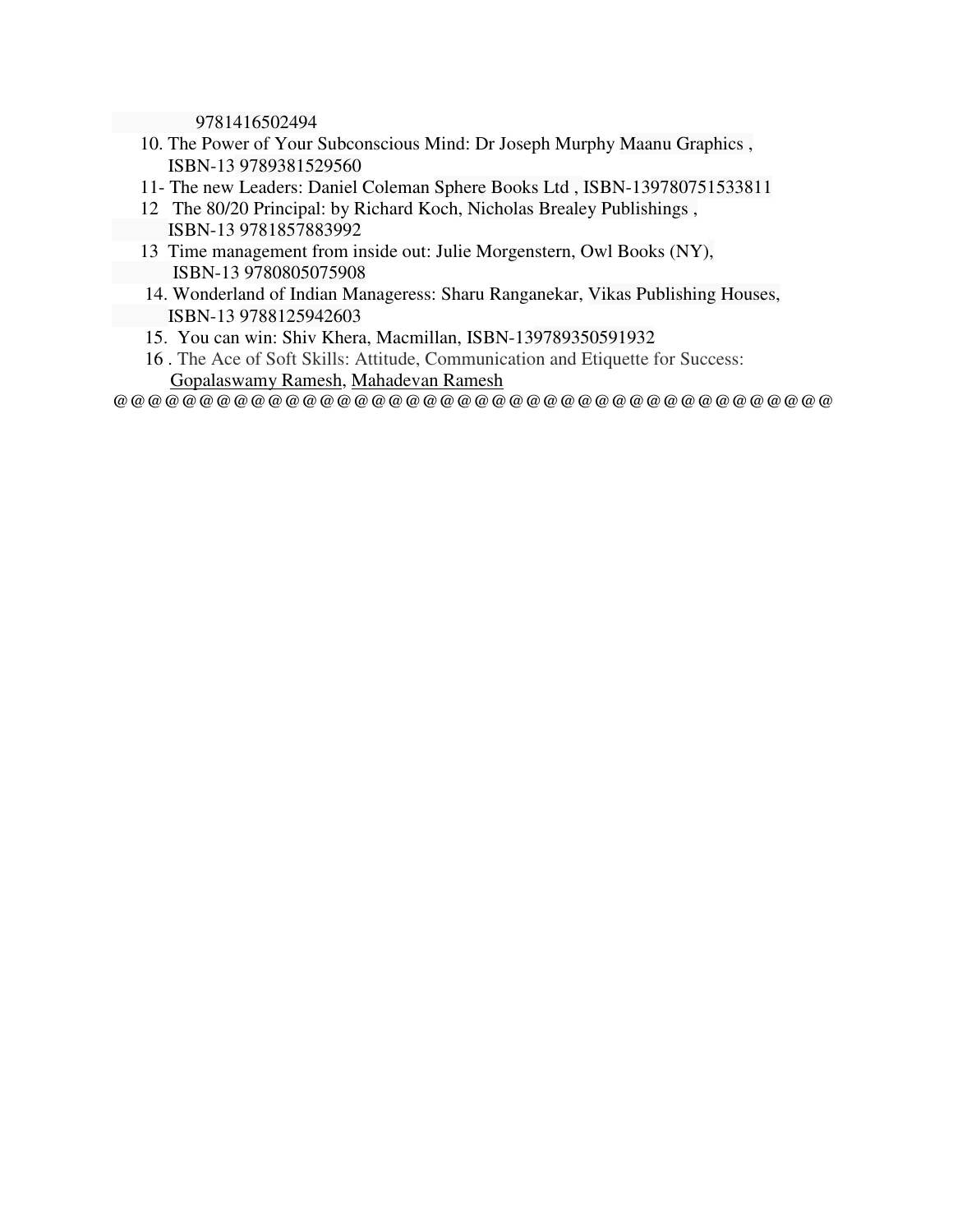# **Fluid Mechanics-I (201004 )**

Lectures: ---4-hours/week

#### **Teaching Scheme Examination Scheme**

1<sup>st</sup> Online Exam.: 25Marks (30min.) Practical:  $-2$  hours/week  $2<sup>nd</sup>$  Online Exam. :25 Marks (30min.) Theory Examination: 50 Marks Oral Exam. -50 Marks Term work -25 Marks

#### **SECTION I**

#### **UNIT I:**

#### **Properties of Fluids & Dimensional Analysis.**

a) Definition of fluid and fluid mechanics: examples and practical applications involving fluids at rest and in motion, physical properties of fluids: density, specific weight, specific volume, relative density and viscosity. Newton's law of viscosity, classification of fluids, rheological diagram, Dynamic and kinematic viscosity, compressibility, cohesion, adhesion, surface tension, capillarity, vapour pressure, problems involving use of above fluid properties.

b) Dimensions of physical quantities, dimensional homogeneity, dimensional analysis using Buckingham's  $\pi$  theorem method, geometric kinematic and dynamic similarity, important dimensionless parameters, Reynold's No., Froude No. and their significance. (**08 hours)**

#### **UNIT II: Fluid Statics, Buoyancy**

a) The basic equation of hydrostatics, concept of pressure head, measurement of pressure (absolute, gauge), application of the basic equation of hydrostatics, simple manometers, differential manometers and precision manometers. Centre of pressure, total pressure on plane and curved surfaces, practical applications.

b) Principle of floatation and buoyancy, equilibrium of floating bodies, stability of floating bodies. Metacentre and metacentric height and its determination (experimental &analytical).

**(08 hours)** 

#### **UNIT III:**

#### **Fluid Kinematics.**

a) Methods of describing the motion of fluid, velocity and acceleration, and their components in Cartesian co-ordinates, stream line, stream tube, path line, and streak line, control volume. Classification of flow, steady and unsteady, uniform and non-uniform, laminar and turbulent. One, two, and three-dimensional flows.

b) Equation of continuity for three dimensional flow in Cartesian co-ordinates, equation of continuity for one-dimensional flow along a streamline, types of motion, rotational and irrotational motion, velocity potential, stream function and flow net, methods of drawing flow net, uses and limitations of flow net. **(08 hours)**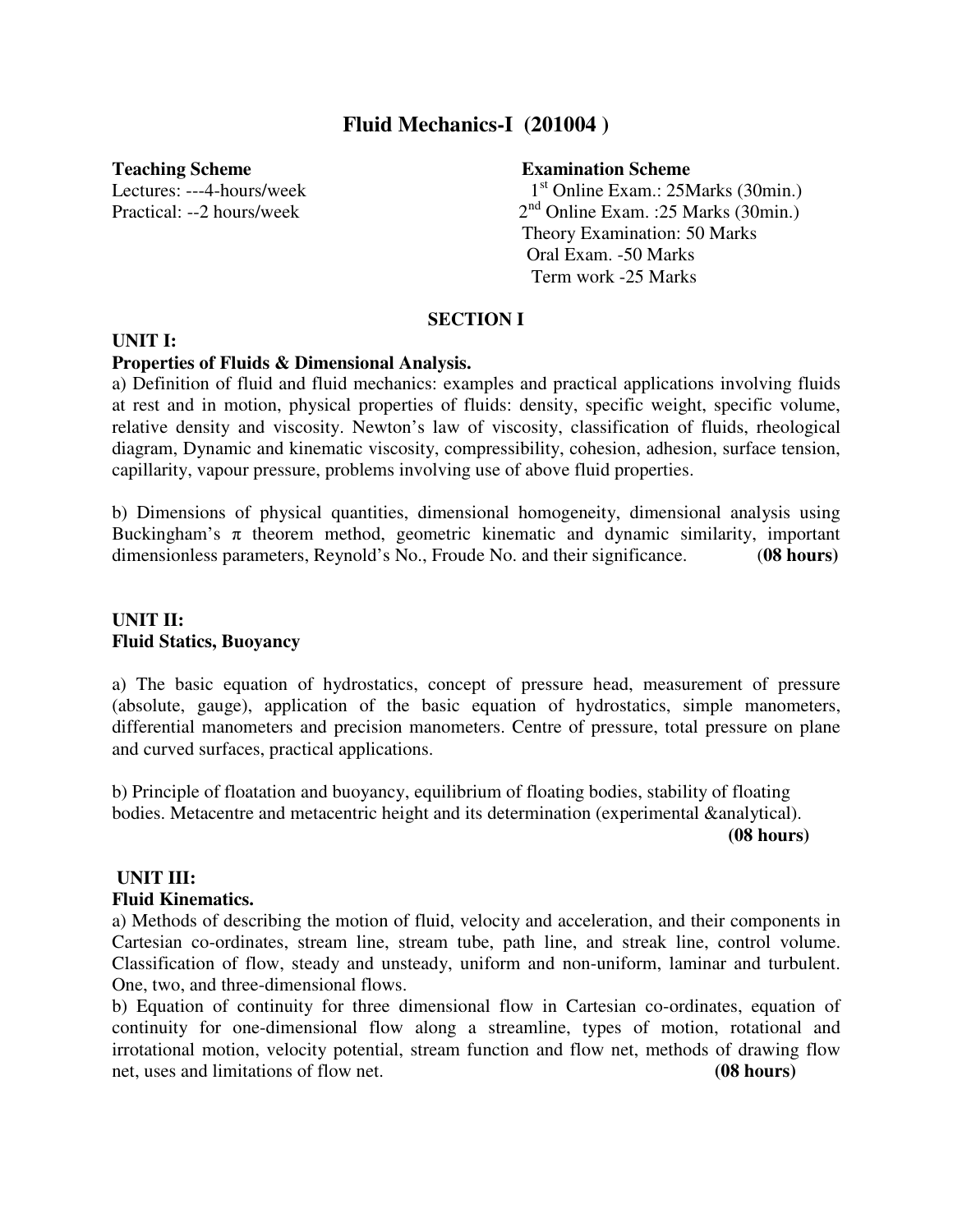#### **SECTION II**

#### **UNIT IV:**

#### **Fluid dynamics, Bernoulli's equation**

a) Forces acting on fluid mass in motion, Euler's equation of motion along a streamline and its integration, assumptions of Bernoulli's equation, kinetic energy correction factor. Hydraulic grade line and total energy line. Linear momentum equation and momentum correction factor.

b) Venturimeter, orifice meter, Rotameter,Flow through sharp edged circular orifice discharging free, Hydraulic coefficient for orifice, experimental determination, mouthpiece, pitot tube,. Introduction to weirs and notches .

#### **(08 hours)**

#### **UNIT V:**

#### **Laminar flow & boundary layer theory.**

a) Reynolds experiment, laminar flow through a circular pipe, flow between two parallel plates-Couette flow only , Stokes' law, methods of measurement of viscosity, flow through porous media, Darcy's law. Transition from laminar to turbulent flow.

b) Development of boundary layer on a flat plate, nominal, displacement, momentum, energy thicknesses, laminar, transitional and turbulent boundary layer, laminar sub layer, Local and mean drag coefficients, hydrodynamically smooth and rough boundaries. Boundary Layer separation and its control. **(08 hours) (08 hours)** 

#### **UNIT VI:**

#### **Turbulent flow & Flow through Pipes**

a) Characteristics of flow, instantaneous velocity, temporal mean velocity, scale of turbulence and intensity of turbulence, Prandtl's mixing length theory, velocity distribution in turbulent flow.

b) Flow through pipes: energy losses in pipe flow (major losses and minor losses), Darcy Weisbach Equation,Borda Carnot equation, variation of friction factor for laminar flow and for turbulent flow, Nikuradse's experiments on artificially roughened pipes, resistance to flow in smooth and rough pipes, friction factor for commercial pipes, Moody's diagram, flow through pipes such as simple, compound, series parallel, Dupits equations, branched pipes,(Three reservoir and pipe net work analysis- only theory) **(08 hours)** 

#### **Term work :**

The term work shall consist of a journal giving details of a minimum 8 out of the following experiments. Sr No 11 is compulsory.

- 1. Measurement of viscosity by Redwood viscometer
- 2. Measurement of surface tension
- 3. Measurement of pressures using different pressure measuring devices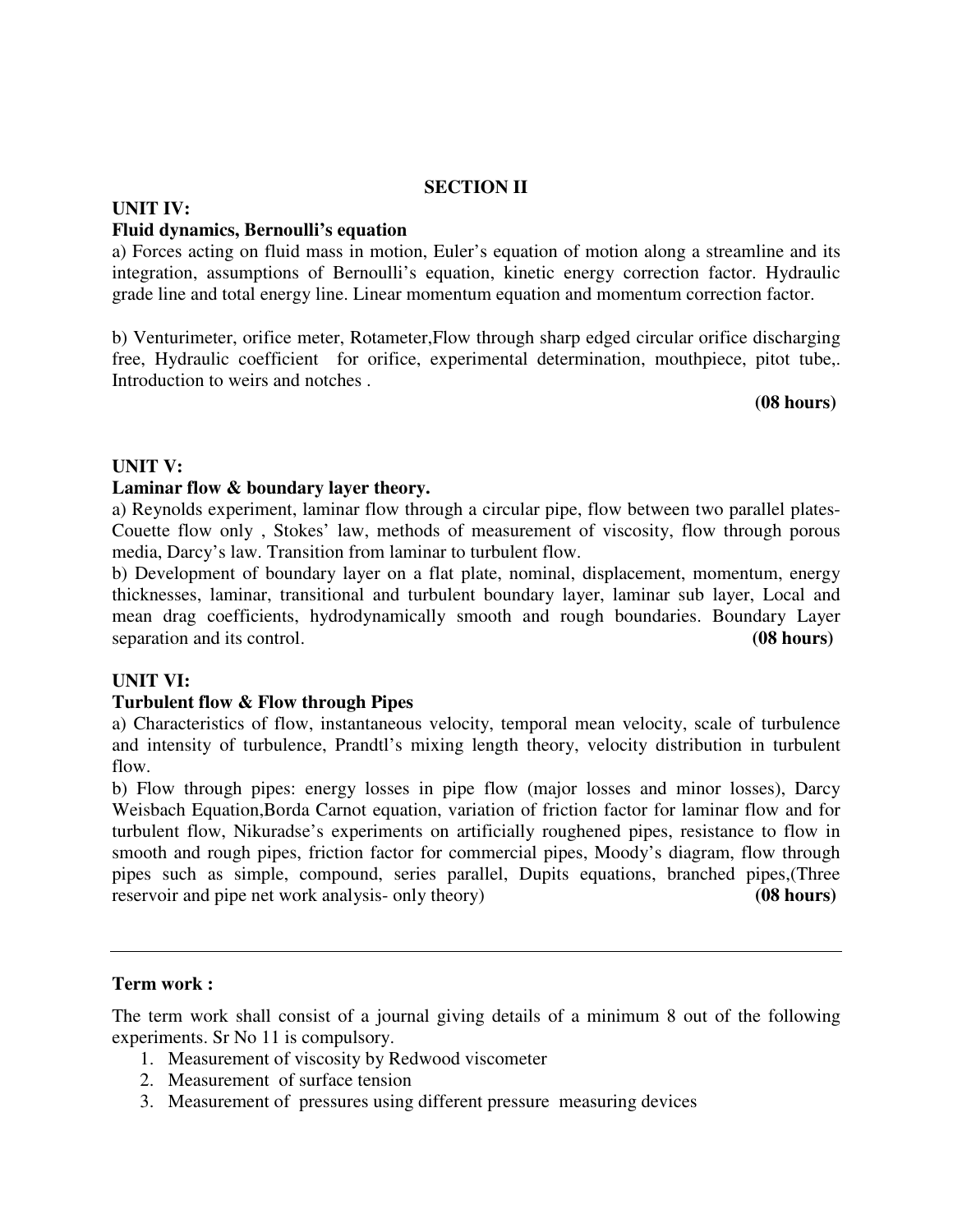- 4. Determination of stability of floating bodies using ship models.
- 5. Drawing flow net by electrical analogy for flow below weir (with & without sheet pile)
- 6. Experimental verification of Bernoulli's theorem with reference to loss of energy
- 7. Calibration of Venturimeter / Orifice meter
- 8. Plotting the pattern of laminar flow using Reynolds apparatus or Heleshaws apparatus
- 9. Transition of Laminar and turbulent flow through pipes
- 10. Determination of, minor loss in a pipe system/friction factor for a given pipe.
- 11. Demonstration of fluid flow through appropriate VCD/Audio visual/PPT's

#### **Assignments any two, of the following.**

- 1. Solve three reservoir problem / pipe network analysis using Excel or any programming language.
- 2. Use of HEC for solving any problem related to theory.
- 3. Determination of friction factor for a pipe using any programming language
- 4. Application of any fluid mechanics software to analyze the problem

Note: **-** Term Work should include a detailed analysis of practical interpretation, significance and application of test results including above contents in form of journal.

#### **Oral : Based on above syllabus and term work.**

**--------------------------------------------------------------------------------------------------------------------** 

#### **Text Books :**

- 1. Hydraulics & Fluid Mechanics by Modi and Seth, Standard Book House
- 2. Fluid Mechanics and Fluid Machinery-S.K.Bansal-
- 3. Theory and Applications of Fluid Mechanics—K.Subramanya- Tata McGraw Hill
- -------------------------------------------------------------------------------------------------------------------

#### **Reference Books :**

- 1.Fluid Mechanics-Yunus Cengel, Jhon Cimbala- Tata Macgraw Hill,New Delhi
- 2. Inroduction to Fluid Mechanics-E.J.Shaughnessy,I.M.Kartz-Oxford University Press
- 3 Fluid Mechanics by . R.J.Garde, A.J Mirajgaonkar, SCITECH Publication
- 4 Fluid Mechanics and Hydraulics by Suresh Ukarande, Ane Books Pvt.Ltd.
- 5. Fluid Mechanics by Streeter & Wylie, Tata McGraw Hill.
- 6. Fluid Mechanics & its Application, Vijay Gupte &Santosh K.Gupte,New Age International publisher
- 7. Fluid Mechanics by Dr A. K.Jain
- 8. Introduction to Fluid Mechanics by S K Som and G Biswas, Tata McGraw Hill.
- 9. Fluid Mechanics with Engineering Applications by Daugherty, Franzini &
- 10 Fennimore, SI Metric Edition by K Subramanya, McGraw Hill.
- 11. Fluid Mechanics by White, McGraw Hill.
- 12. Mechanics of Fluids by Irving Shames, McGraw Hill.
- 13.Fluid Mechanics and Machinery—C.P.Kothandaraman—New Age International Publishers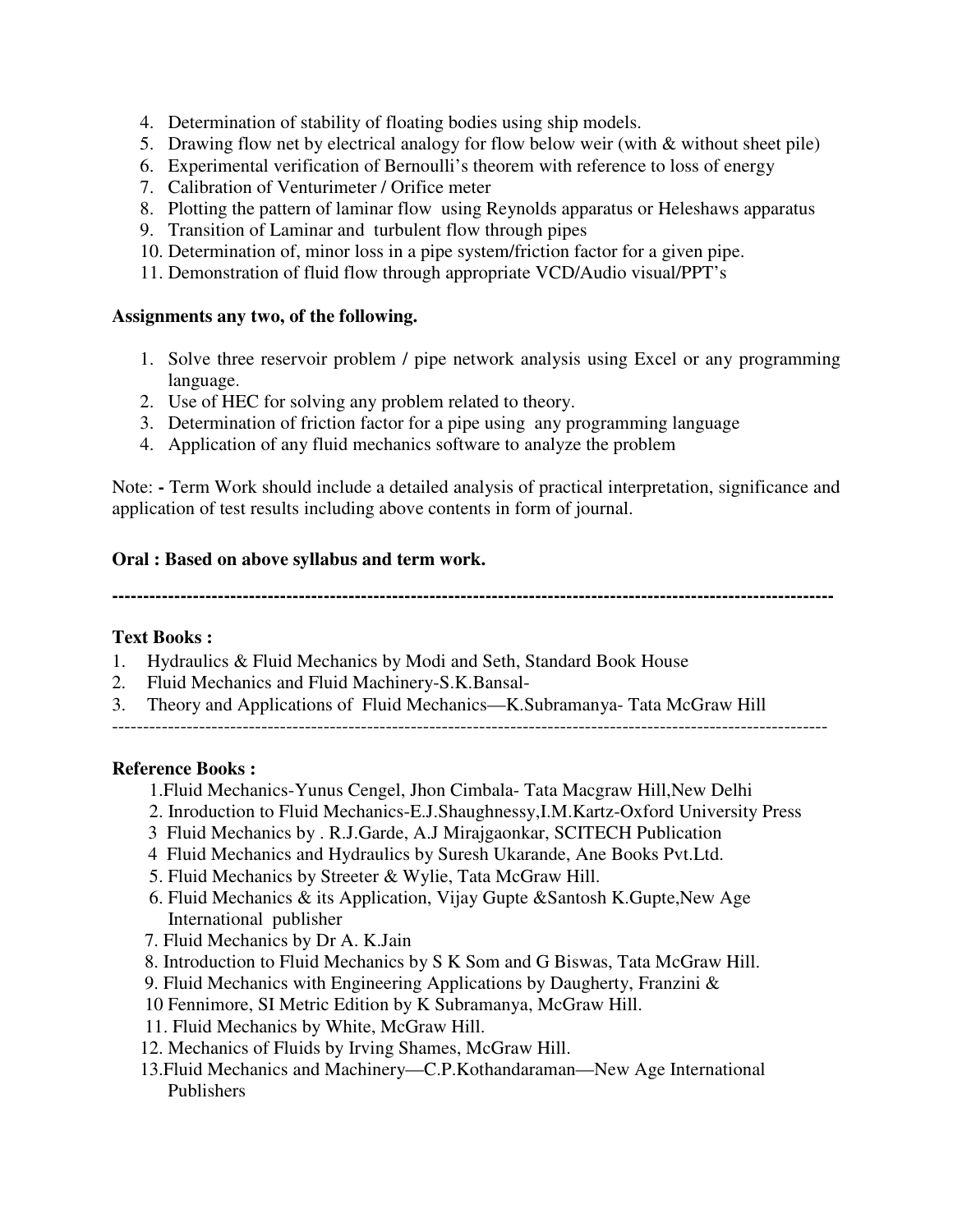#### **Hand books:**

- **1.** http://www.engmatl.com/home/viewdownload/10-engineering-handbooks-pocket-books/123 fluid-mechanics-handbook
- **2.** http://www.springer.com/materials/mechanics/book/978-3-540-25141-5

#### **e-Resourses:**

- **1.** http://nptel.iitm.ac.in/courses.php
- **2.** http://nptel.iitm.ac.in/courses/Webcourse-contents/IIT-KANPUR/FLUID MECHANICS /ui/ Course home-3.htm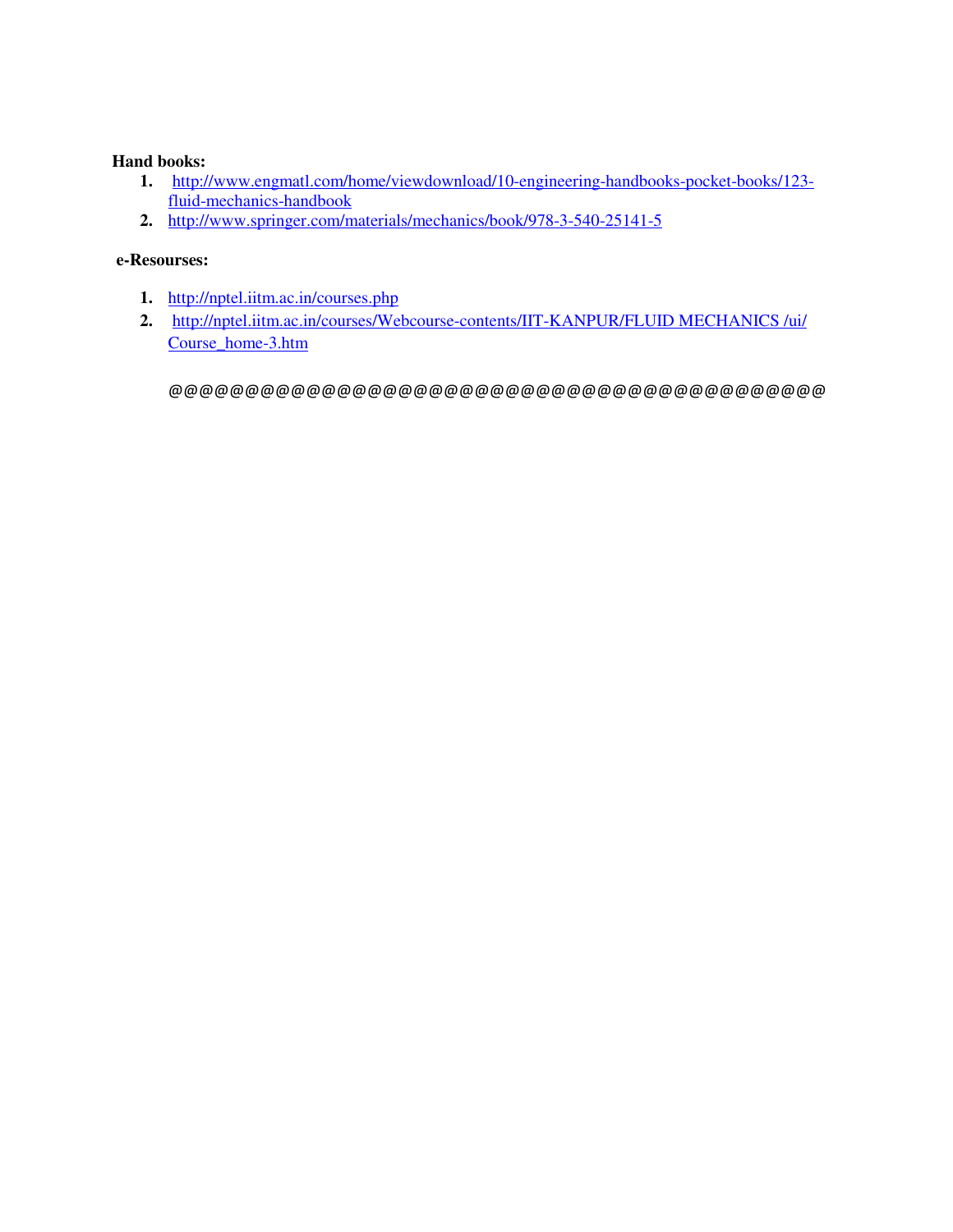# **Architectural Planning and Design of Buildings (201005)**

#### **Teaching Scheme Examination Scheme**

Lectures: 4 hours/week  $1<sup>st</sup>$  Online Exam.: 25Marks Practical:  $-4$  hours/week 2<sup>nd</sup> Online Exam. :25 marks Theory Paper 50 marks Term work: 25marks Practical: 50 marks.

## **SECTION I**

#### **UNIT I:**

#### **Town planning and legal aspects .**

a) Town Planning :History, necessity and evolution of town planning in India. Importance of safety, amenities and services. -Development plan and its importance with reference to living, working and leisure; Land use- zoning: Introduction to different zones of land in town planning, Requirements of residential zone, commercial industrial and agricultural zone, open areas, green belts and parks.

b)Legal Aspects: Role of Plan Sanctioning Authority for Townships, co-op Housing societies and apartments. Ownership of land, plot, 7/12 abstract, meanings of different terms of 7/12 abstract, 6-D form, list of documents to be submitted along with building Plan for sanction from the authority. TDR, certificate of commencement and completion, various no objection certificates to be produced, format of permissions from pollution control board, MSEB, Water Supply and Drainage Department, State or National Highway Department**. (8 hours)** 

#### **UNIT II:**

#### **Planning, Design and Safety of Buildings**

a)Principles of Architectural Planning and Design: Function/Utility , form, planning for utility and aesthetics, submission drawings, working drawings. Design of buildings for different climatic conditions and comfort standards. ,

 Principles and Planning concepts of green buildings: Salient features of a Green Building , Site Integration ,Benefits of green Buildings Planning concepts of Green Buildings or Ecohousing , Environmentally Friendly, Non-Toxic Paint ,Green Roofing ,Use of Insulating Materials ,Cost Effective Housing

b) Safety Aspects: fire safety, fire load, grading of occupancies by fire loads, consideration in fire protection, properties of fire resistant construction: wall, column, roofs and floors, wall openings, fire escape elements

c) Introduction to earthquake resistant structures:Need for earthquake resistant structures- loss of human

life; property and infrastructure , effective disaster management , existing techniques.

 **(8 hours)**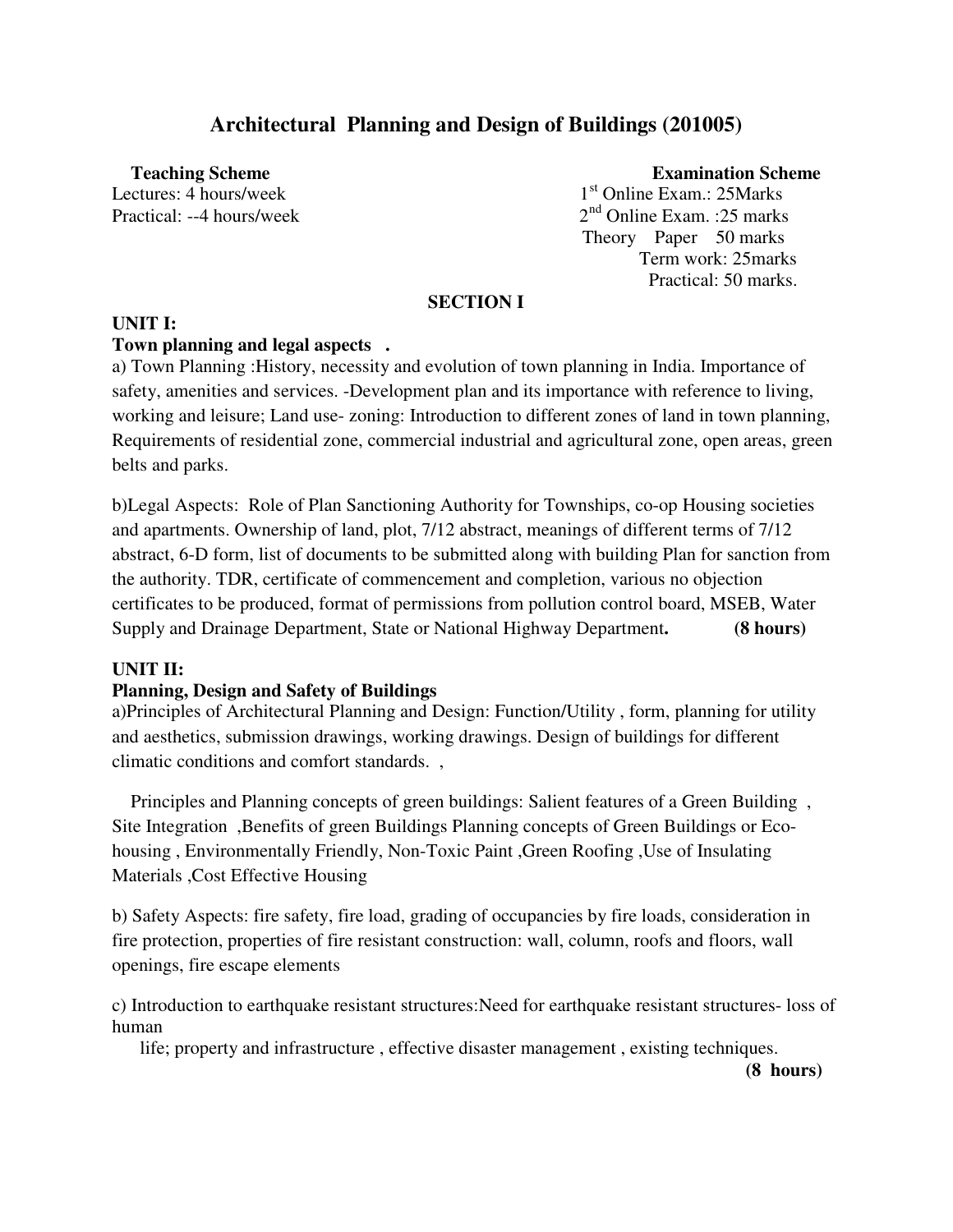## **UNIT III: Building Services**

a)Noise and Acoustics: noise control, sound insulation, Acoustics: reverberation, acoustical defects, conditions of good acoustics, sound absorbents; Vertical Circulation: Lifts, escalators, staircase;Telecommunication, Electrical, Entertainment etc.;Use of solar energy , rain water harvesting systems etc.

b)Ventilation – Necessity of Ventilation, Natural ventilation stack effect, wind effect, orientation with respect to ventilation, mechanical ventilation, objectives, selection of ventilation system, air conditioning: necessity, design data, comfort factors, calculation of air conditioning cooling load, air distribution, air conditioning system.

C) Lighting – Principles, day lighting design of windows, artificial illumination, solar energy systems for lighting.

D)Plumbing Services – water storage tanks at Ground level and on terrace, calculation of storage capacity, layout of water supply and drainage systems.

 **(8 hours)** 

# **SECTION II**

## **UNIT IV:**

## **Architectural Drawing and building byelaws**

a) Introduction Architectural drawing :i) Line plan and its development, ii) Developed plan, Elevation

Section.iii) Isometric, Axonometric, Perceptive-One point and Two point. b)Drawing paper sizes, Engineering folds, Symbols etc.

c) Building rules and bye laws**.**: Necessity of building rules and bye laws, plot sizes, road widths, open spaces, floor area ratio of (FAR), marginal distances, building line, control line, heights regulations, room sizes, Area calculations for Built up area, floor area, carpet area, rules for ventilation, lighting, drainage, sanitation and parking of vehicles, rules for layout plans.

 **(8 hours)** 

## **UNIT V:**

## **Planning of Residential Buildings**

a )Residential buildings – types-Load bearing/Framed structure**.** 

b). Developed Plans :i)Bungalows ii) Row houses, iii)Ownership flats iv)Apartments and v) Twin Bungalows.

c). Elevation:i)Bungalows ii) Row houses, iii)Ownership flats iv)Apartments and v) Twin Bungalows

d). Section: i) Bungalows ii) Row houses, iii)Ownership flats iv)Apartments and v) Twin Bungalows.

 **(8 hours)**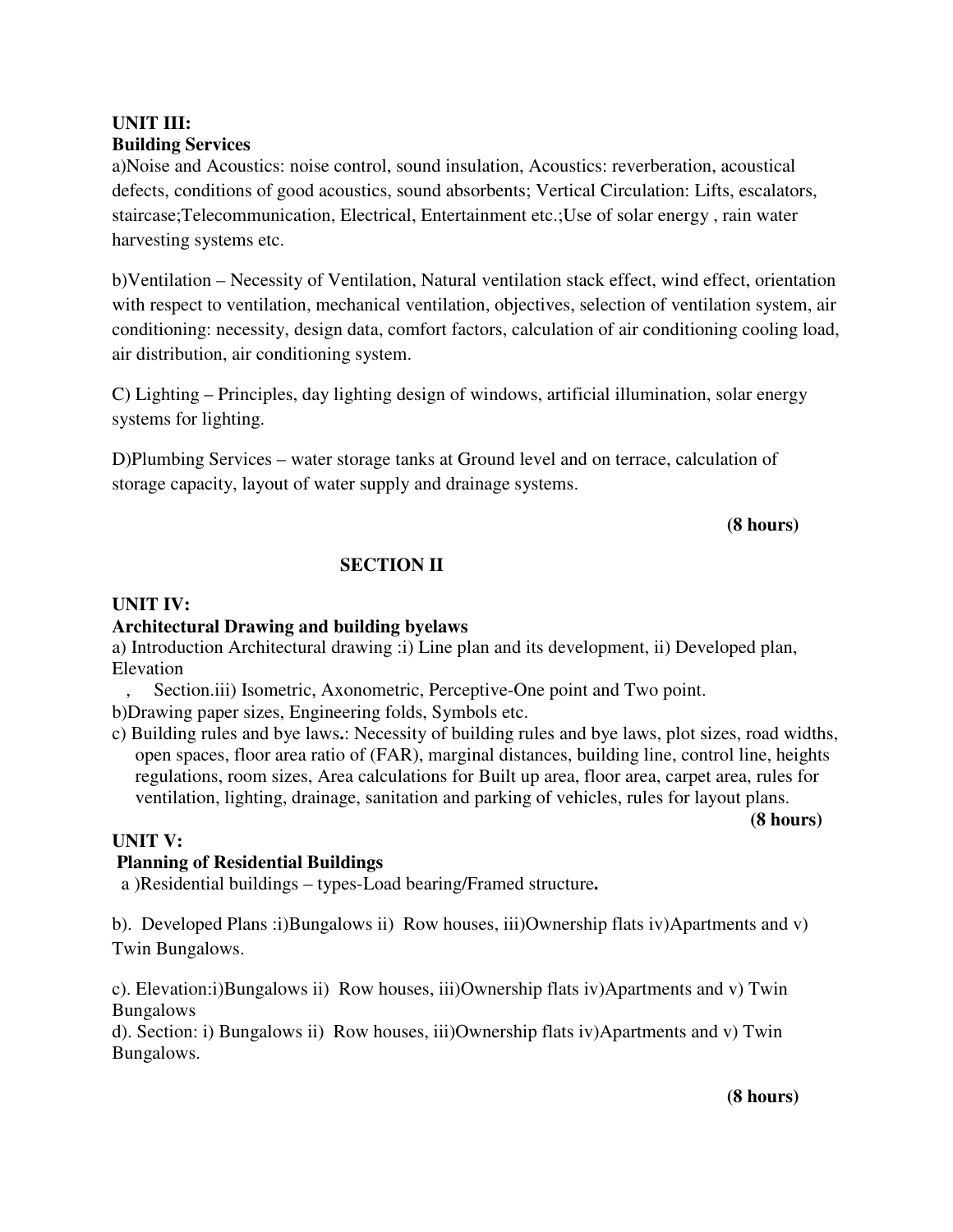# **UNIT VI: Planning of Public Buildings**

a)Educational buildings, buildings for health care, industrial buildings and commercial buildings. b) Dimensioned line plans of various public buildings

 **(8 hours) --------------------------------------------------------------------------------------------------------------------** 

#### **Term Work**

**A)** Working Drawings of any one type of building (either residential or public). Individual project to be planned. Submission of working drawing on 1:50 or suitable scale.

1. Layout Plan

- 2. Typical floor plan/s(by hand)
- 3. Elevation (by hand)
- 4. Sectional Elevation (by hand)

5. Axonometric view (on tracing paper)

6. Water Supply and Drainage layout. (On tracing paper)

**B)** Detailed line plans of any two public buildings to be drawn on graph papers.

**C)** Two point perspective for any small object on construction field like steps, pedestal , flower bed , bench ETC

**D)** AutoCAD drawing for residential bungalow- Plan ,Elevation,section with electric layout.

**E)** Report on applications of Architectural software (such as AutoCAD, 3 D Max, Revit and updations) –any two, prevailing in the market , supporting for the development of any project.- Report should contain the details like ------

 Name, Year of release , Developer , Updations from the year of release , Application areas , A small application and its printout , Architecture of software , Compatibility with other software , Cost (free or paid) , licensed year.

**F)** Compilation of the documents required from commencement to completion of the building by

the concerned local body i.e.Muncipal Corporation or nearest Municipality

**G)**Study and summary in own words about the D.C.Rules of own or nearest city.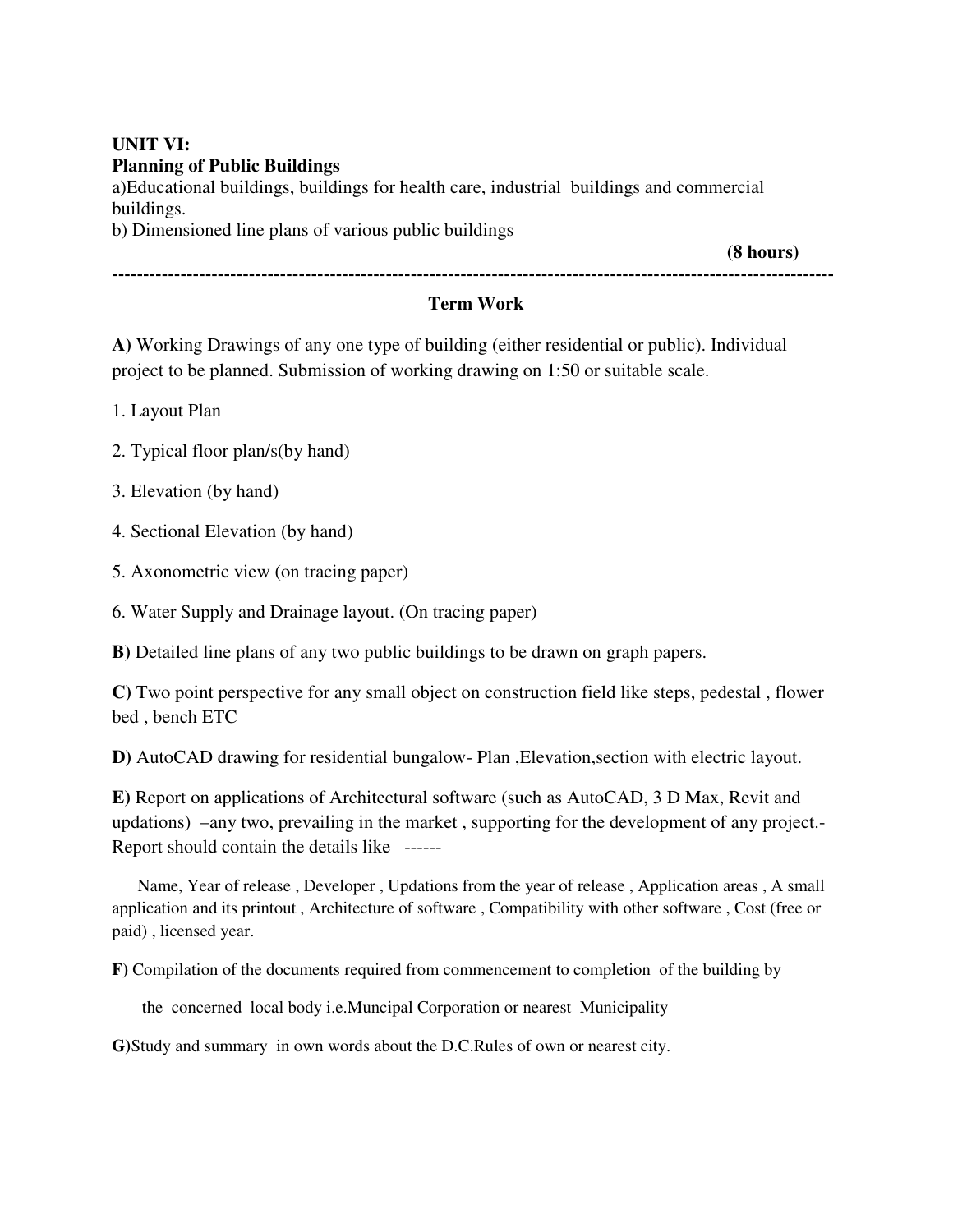• **Prerequisite:** - 1. NBC-2005 2. DC RULES 3. Income group concepts (Plot areas, Dimensions etc) 4. Green building concepts

## **Practial Exam will be based on above syllabus and term work. Practical exam. will be of**

## **1hour and 30 minutes in batches of appropriate size and will consist of---**

 **i) Exercise of planning based on Software.** 

 **ii) Exercise on D.C.Rules / Commencement to completion documents** 

 **iii) Any one exercise on above syllabus of Term work.** 

**------------------------------------------------------------------------------------------------------------------**

## **Text Books :**

- 1 Building Drawings with an integrated Approach to Built-Environment Shah, Kale and Patki- Tata Mcgraw Hill co. 5th edition.
- 2 Building Science and Planning -- Dr. S. V. Deodhar. Khanna Publication
- 3 Principles of Building Drawing—M.G.Shaha,C.M.Kale---Macmillan

## **Reference Books :**

- 1. National Building Code (latest)
- 2. Building services Prof. S.M.Patil
- 3 Times Saver standards of Architectural Design Data by Callender Tata John Handcock Callender-McGaw Hill
- 4. Building Design and construction by Merrit Tata McGraw Hill

## **General Reading Suggested**

- 1**.** NBC-2005 ( or latest edition )
- 2. "I.S. 962 1989 Code for Practice for Architectural and Building Drawings".
- 3."Civil Engineering Drawing".-- M. Chakraborty,
- 4. "A Course in Civil Engineering Drawing" --, V.B.Sikka, S.K.Kataria and Sons
- 5 . DC Rules of local body.
- 6 Green Building Rating Systems,
- 7. Development Plan
- 8 .http://www.grihaindia.org/
- 9. http://new.usgbc.org/
- 10.http://www.hcd.ca.gov/hpd/green\_build.pdf
- 11 .http://ncict.net/Examples/Examples1.aspx
- 12 .http://www.igbc.in/site/igbc/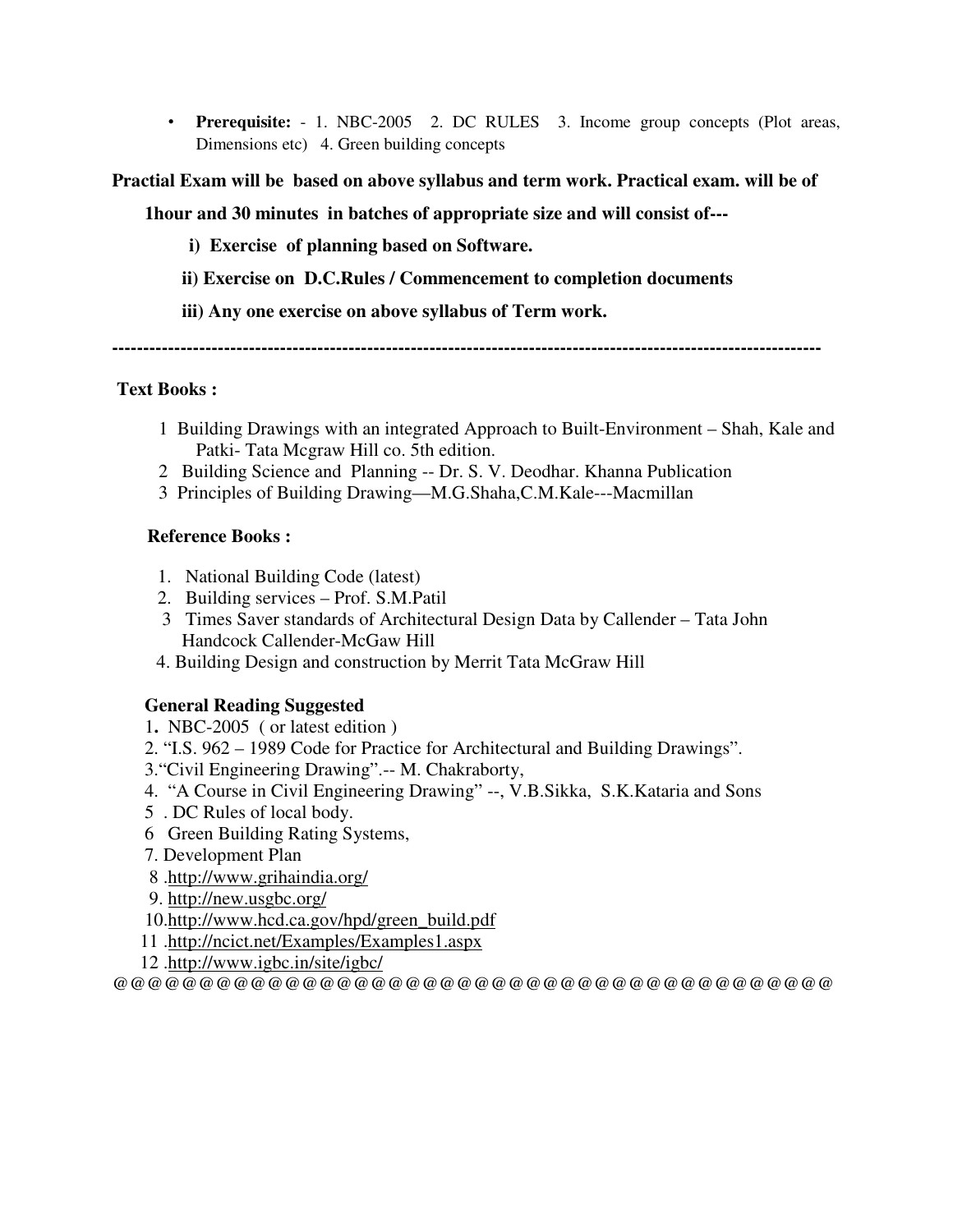# **Structural Analysis - I (201008 )**

**Teaching scheme Examination scheme**

Lectures: 04 hours/week  $1<sup>st</sup>$  Online Exa. 25 marks (30 minutes)  $2<sup>nd</sup>$  Online Exa. 25 marks (30 minutes) Theory Examination 50 marks (02 hours)

#### **SECTION I**

#### **Unit 1: Fundamentals of structure, slope and defection.**

**a)** Types and classification of structures based on structural forms, concept of indeterminacy, static and kinematics degree of indeterminacy. **(02 hours) b)** Slope and deflection of determinate beams by Macaulay's method, concept of moment area method and conjugate beam method and its application. **(04 hours) (04 hours) c)** Strain energy, Castigliano's first theorem, application to determine slope and deflection of determinate beams and frames. **(02 hours)**

#### **Unit 2: Analysis of indeterminate beams and frames.**

**a**) Propped cantilever and fixed beams by strain energy method, analysis of continuous beams by three moment theorem (Clapeyron theorem) up to three unknowns. **(04 hours) b)** Castigliano's second theorem, analysis of beams and rectangular portal frames with indeterminacy up to second degrees. **(04 fours)**

#### **Unit 3: Analysis of pin jointed plane trusses.**

**a)** Joint displacement of determinate trusses by Castigliano's first theorem. **(04 Hours) b)** Analysis of redundant trusses by Castigliano's second theorem, lack of fit, sinking of support, temperature changes (indeterminacy up to second degrees). **(04 Hours)**

#### **SECTION – II**

#### **Unit 4: Influence line diagram.**

**a)** Basic concept, Muller-Braslau's principle, influence line diagram for reaction, shear and moment to simply supported and overhanging beams, application of influence line diagram to determine reaction, shear and moment in beams. **(04 hours)**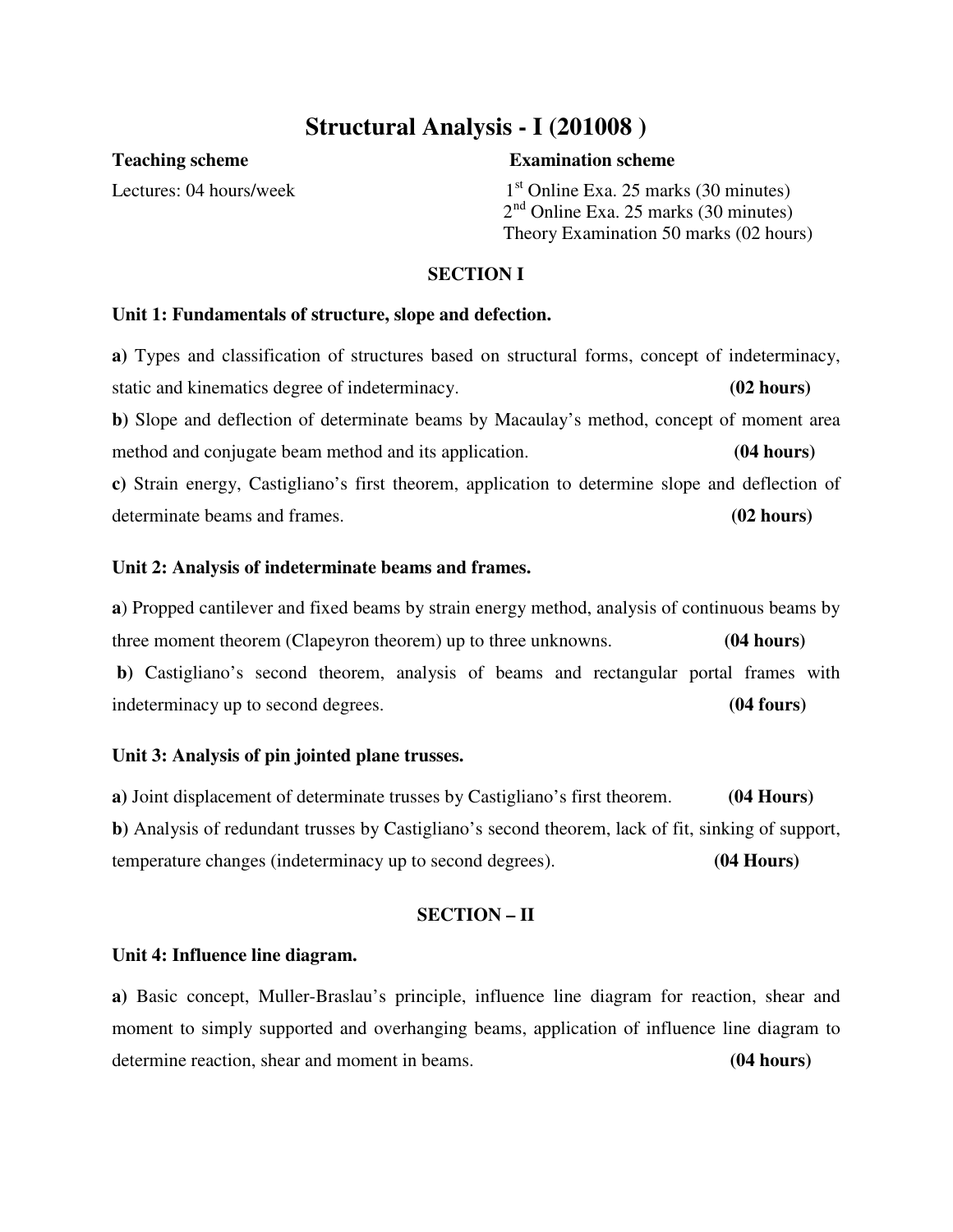**b)** Influence line diagram for axial force in trusses, application of influence line diagram to determine of axial forces in the members of plane determinate trusses under dead load and live load. **(04 hours)**

## **Unit 5: Analysis of arches**

**a)** Three hinged arches: Concepts, types of arches, analysis of parabolic arch with supports at same and different levels, semicircular arches with support at same level, determination of horizontal thrust, radial shear and normal thrust for parabolic and circular arch. **(04 hours)**

**b)** Two hinged arches: analysis of parabolic and semicircular arches with supports at same level, determination of horizontal thrust, radial shear and normal thrust. **(04 hours)**

## **Unit 6: Plastic analysis of structure.**

**a)** True and idealized stress-strain curve for mild steel in tension, stress distribution in elastic, elasto-plastic and plastic stage, concept of plastic hinge and collapse mechanism, statical and kinematical method of analysis, upper, lower bound and uniqueness theorem. **(04 hours)**

**b)** Plastic analysis of determinate and indeterminate beams, single bay single storied portal frame. **(04 hours)**

## **Text Books**

1. . Structural analysis: a matrix approach by Pandit and Gupta, Tata Mc Graw Hill.

- 2. Structural Analysis –Dr. Deodas Menon
- 3. Structural Analysis –T.S.Thandavmoorthy—Oxford University Press
- 4.Understanding Structures –Derek Seward-(ISBN-:978-0-2305-7428-1)-Palgrave

#### **Reference Books**

- 1 Mechanics of Materials—James Gere, Barry Goodno—Cengage Learning
- 2. Basic Structural Analysis byK.U.Mutthu,Azami Ibrahim,Maganti Janardhana— I.K.International Publishing House (ISBN-978-93-81141-30-4)
- 3. Basic Structural Analysis by C S Reddy, Tata Mc Graw Hill.
- 4. Structural Analysis by R C Hibbler, Pearson Education.
- 5. Plastic Methods of Structural Analysis by B. G. Neal, Champman and Hall.
- 6. Elementary Structural Analysis by Norris, Wilbur and Utku, TMH.
- 7. Intermediate Structural Analysis by C K Wang, Mc Graw Hill.
- 8.Mechanics of Structures Vol. II by S B Junnarkar and Dr. H J Shah, Charotar.
- 9.Introduction toStructural Mechanics(ISBN-13:978-0-230-57429-8)—P.S.Smith—Palgrave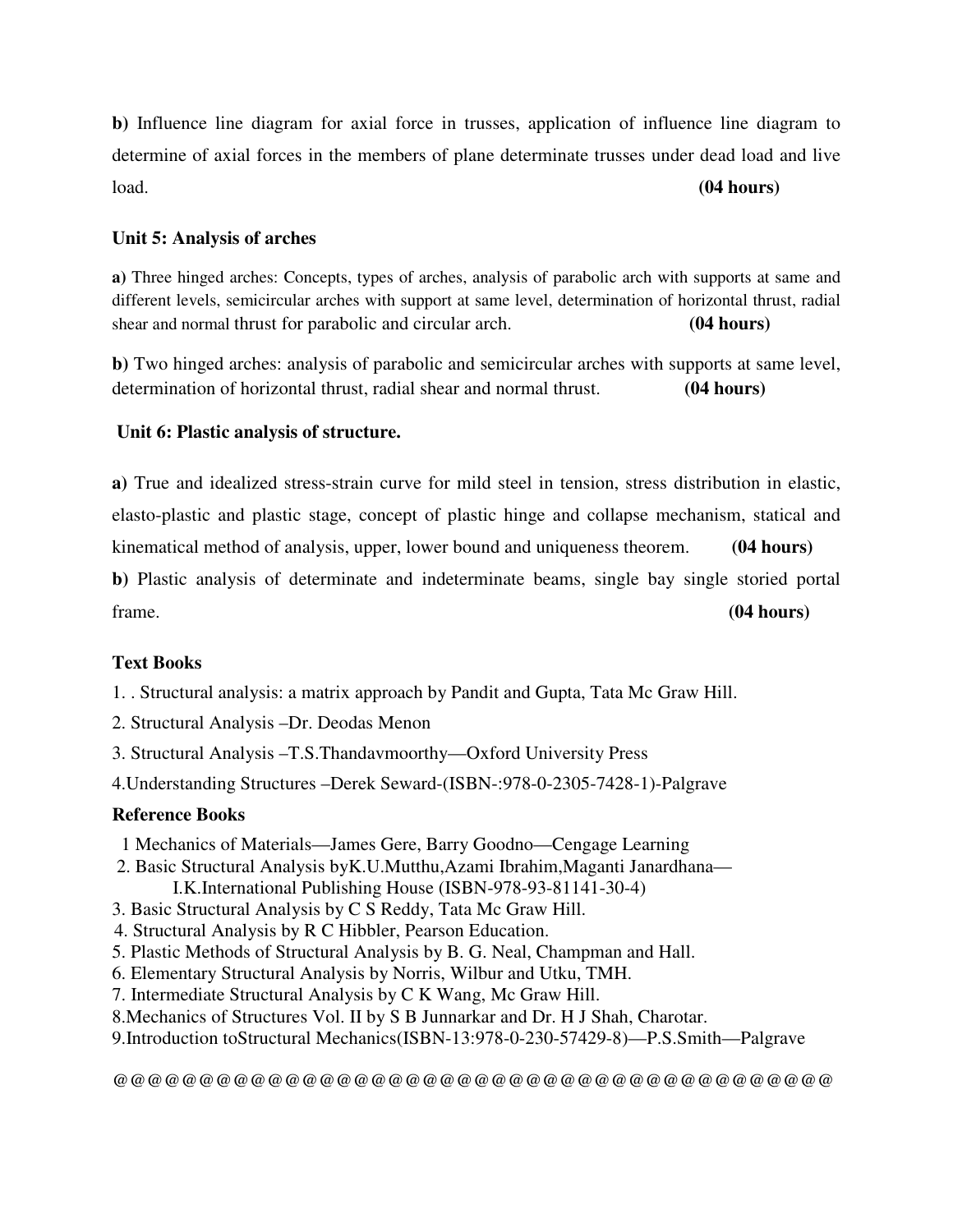## **Engineering Geology ( 207009 )**

Teaching scheme: Examination scheme: Lectures: 04 hours/week  $1<sup>st</sup>$  Online Paper: 25 marks (30 min.) Practical: 02 hours/week  $2<sup>nd</sup>$  Online Paper: 25 marks (30 min.) Theory Exam: 50 marks ( 2 Hrs) Term work: 25 marks

#### **SECTION I**

#### **Unit 1: Mineralogy, Petrology and General Geology.**

a) *Introduction to the subject, object, scope and sub divisions*: Introduction to mineralogy, rock forming minerals and their properties, primary and secondary minerals, felsic and mafic minerals, essentials and accessory minerals. (02 hours)

b) *Introduction to petrology:* Main divisions of rocks. Igneous rocks: mineral composition, textures, reasons of textural variation, textures of plutonic, hypabyssal and volcanic rocks. Classification of igneous rocks, study of common rock types prescribed in practical work and their engineering applications. (03 hours)

c) *Secondary rocks:* Rock weathering, decomposition and disintegration, classification and grain size classification, textures of secondary rocks, features of shallow water depositions, study of common rock and engineering applications. (02 hours)

d) *Metamorphic rocks:* Agents and types of metamorphism, metamorphic textures and structures, study of common rock types prescribed in practical work and their engineering applications. Rock cycle (02 hours)

#### **Unit 2: Structural Geology and Plate Tectonics.**

a) *Structural geology:* Out crop, dip and strike, conformable series, unconformity and over lap, faults and their types, folds and their types, inliers and outlier. (05 hours)

b) *Structures:* Structural features resulted due to igneous intrusions, concordant and discordant igneous Intrusions, joints and their types, stratification and lamination. (03 hours)

c) Mountain building activity and introduction to plate tectonics. (01 hour)

#### **Unit 3: Geomorphology and Historical Geology.**

a) *Geomorphology:* Geological action of river, Coastal Geology. (03 hours)

b) *Historical geology:* General principles of Stratigraphy, geological time scale, physiographic divisions of India, significance of their structural characters in major civil engineering activities. (03 hours)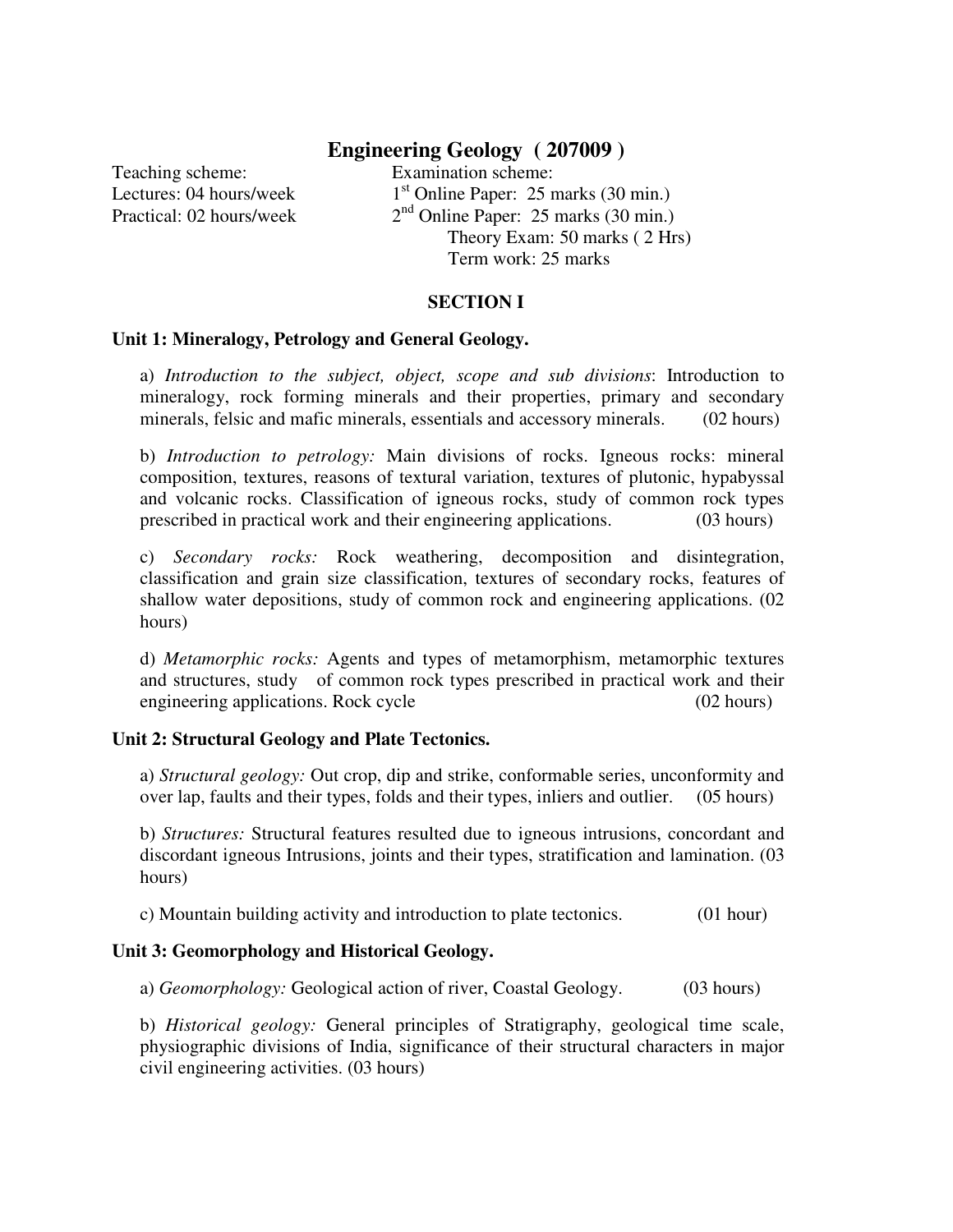#### **SECTION II**

#### **Unit 4: Preliminary Geological Studies and Remote Sensing.**

a) *Preliminary geological explorations:* Surface survey, reconnaissance survey, subsurface survey, drill holes, preservation of cores. Compilation and interpretation of information obtained from these, comparative reliability of data obtained by drilling and excavation. (04 hours) and excavation.

b) Correlation of surface data with results of subsurface exploration, limitations of drilling, engineering significance of geological structures i.e. stratification, dips, folds, faults, joints, fractures, crush zones, fault zones, dykes, and case studies. (04 hours)

c) Remote sensing and geographical information system, application of remote sensing and geographical information system in Civil Engineering. (02 hours)

#### **Unit 5: Role of Engineering Geology in Reservoirs, Dams and Tunneling**.

*a) Geology of dam site:* Strength, stability and water tightness of foundation rocks, influence of geological conditions on the choice and type of dam, preliminary geological work on dam sites, precaution to be taken to counteract unsuitable conditions like leaky rocks, faults, dykes, crush zones, joints, fractures, unfavorable dips, etc. and their treatments, case studies. (03 hours)

b) *Geology of reservoir sites:* Physical properties and structure of rocks, geological conditions suitable and unsuitable for reservoir sites, conditions likely to cause leakage through reservoir rims, importance of ground water studies and effects of rising of the water table and case studies. (02 hours)

c) *Tunneling:* Preliminary geological investigations for tunnels, important geological considerations while choosing alignment, difficulties during tunneling as related with lithology, nature and structures of material to be excavated, role of groundwater, geological conditions likely to be troublesome, suitability of common rock types for excavation and tunneling, unlined tunnels and case studies. (03 hours)

#### **Unit 6: Geological Hazards, Ground Water and Building Stones.**

a) *Geological hazards:* Volcanism, Earthquakes & Seismic zones of India, Landslides and stability of hill slopes, its causes, role of water, stability of slopes in consolidated material, influence of dip and slope, safe and unsafe slopes, prevention of landslides, keeping slopes free from water, retaining walls, vegetation, slope treatment, precautions to be taken while aligning roads along the slopes and case studies. (02 hours)

b) *Groundwater:* Types of ground water, water table and depth zones, relation between surface relief and water table, influence of hydrological properties of rocks, geological work of groundwater, effects of solution and deposition, geological conditions favorable for natural springs and seepages, depression and contact springs, hot springs and geysers, wells and drill holes, fluctuations in water table levels,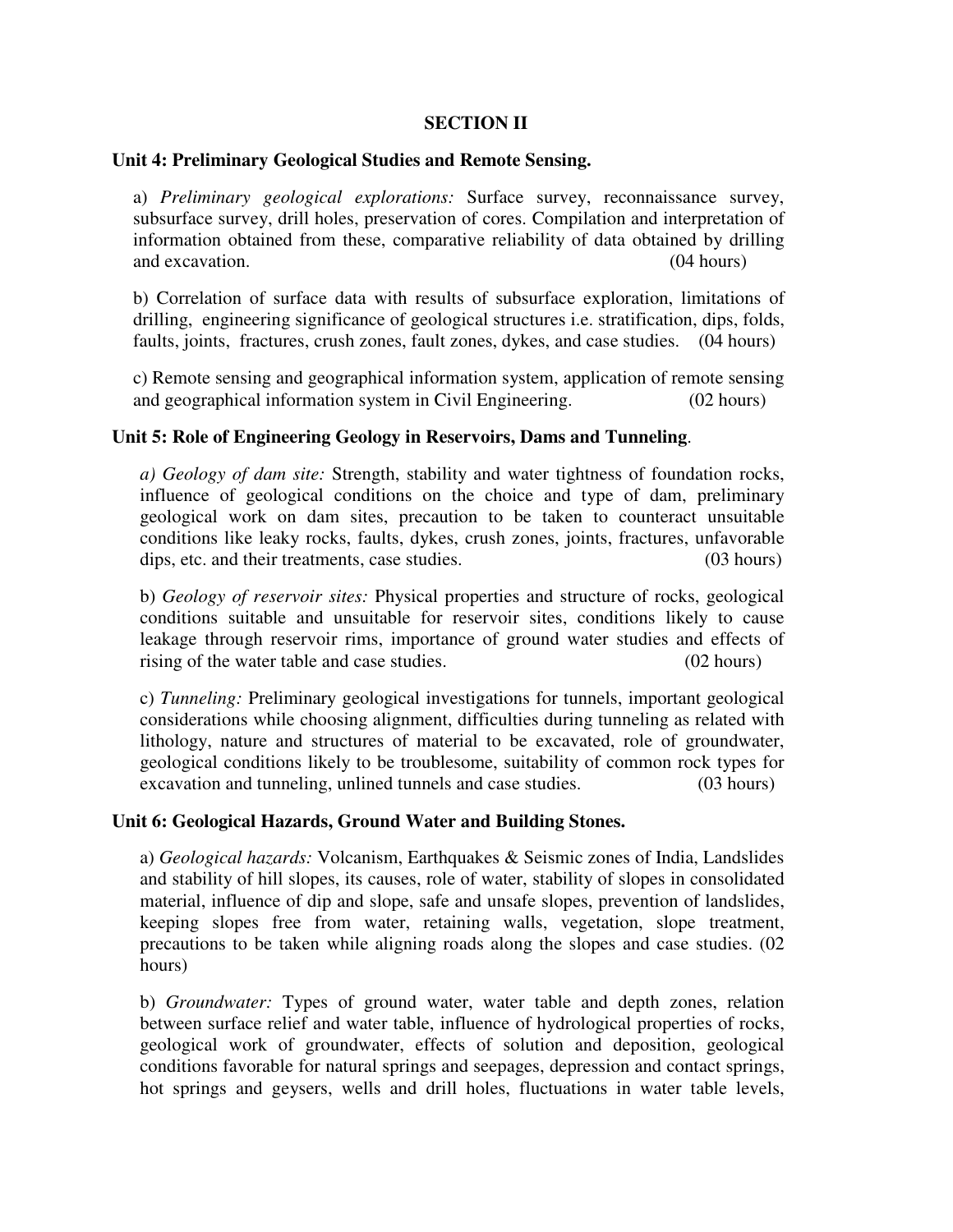effects of dams and canals, effect of pumping, cone of depression, circle of influence, conservation of groundwater, artesian wells, and geological conditions, water bearing capacity of common rocks. (02 hours)

c) *Building stones:* Requirements of good building stone, strength, durability, ease of dressing, and appearance on mineral composition, textures and field structures, suitability of common rocks as building stone. (02 hours)

#### **Term Work:**

Essential: The lab should be developed according to the standards and specifications of AICTE, University of Pune.

Following 8 experiments/assignments are to be compulsorily performed. Term work shall consist of journal giving details of the experiments performed in the laboratory and the reports of field visits.

**1**. Megascopic identification of following mineral specimens (around 50).

Rock Crystal, Rosy Quartz, Transparant Quartz, Milky Quartz, Smoky Quartz, Amethyst, Chalcedoney, different varieties of Agate, Jasper Banded Hematite Jasper, Orthoclase, Microcline, Plagioclase, Muscovite, Biotite,Olivine , Apophyllite, Stilbite, different varieties of Calcite, Gypsum Tourmaline, Chromite, Limonite, Asbestos, Laterite, Kyanite, Graphite, Haematite, Pyrite, Hornblende, Diopside,Hypersthene,Micaceous Haematite, Garnet,

**2.** Megascopic identification of following different rock specimens (around 50).

Hbl. Muscovite Granite, Granite porphyry, Hornblende Granite, Syenite, Syenite porphyry, Diorite, Epidiorite, Gabbro, Pegmatite, Picrite,Graphic Granite, Tourmaline Pegmatite, Dolerite,Rhyolite, Andesite,Pumice, Trachyte, Compact Basalt, HT. alteredA.B, Giant Phenocryst Basalt (GPB),Amygdaloidal Basalt, Pipe A.B,Volcanic Breccia, Tuff breccias, Laterite, Bauxite, Conglomerate, Secondary Breccia,Sandstone (Red), Sandstone With Ripple marks, Sandstone (White), Sandstone (weathered), Sandstone (Micaceous), Sandstone (Motteled), Sandstone (Current Bedding), Shahabad Limestone, Red Limestone, Black Limestone, Stalactite Limestone, Oolitic limestone, Shelly Limestone, Chert Breccia, Secondary Quartzite, Mudstone, Kyanite Quartzite, Grit,Arkose sandstone, Shale (White), Shale (Yellow), Shale (Black), Marble, Serpentine Marble, Phyllite, Slate, Augen Gneisse, Hornblende Biotite Gneisse, Hornblende Gneisse, Mica Schist, Biotite Schist With Garnet, Muscovite Schist,

Chlorite Schist With Magnetite, Hornblende Schist, Chlorite Schist, Talc Schist, Talc Chlorite Schist, Talc Mica Schist, Talc Actinolite Schist, Quartz Sericite, Schist, Graphite Schist, Khondalite, Charnockite,Amphibolite,

**3.** Interpretation and construction of geological sections from contoured geological maps (Total 8).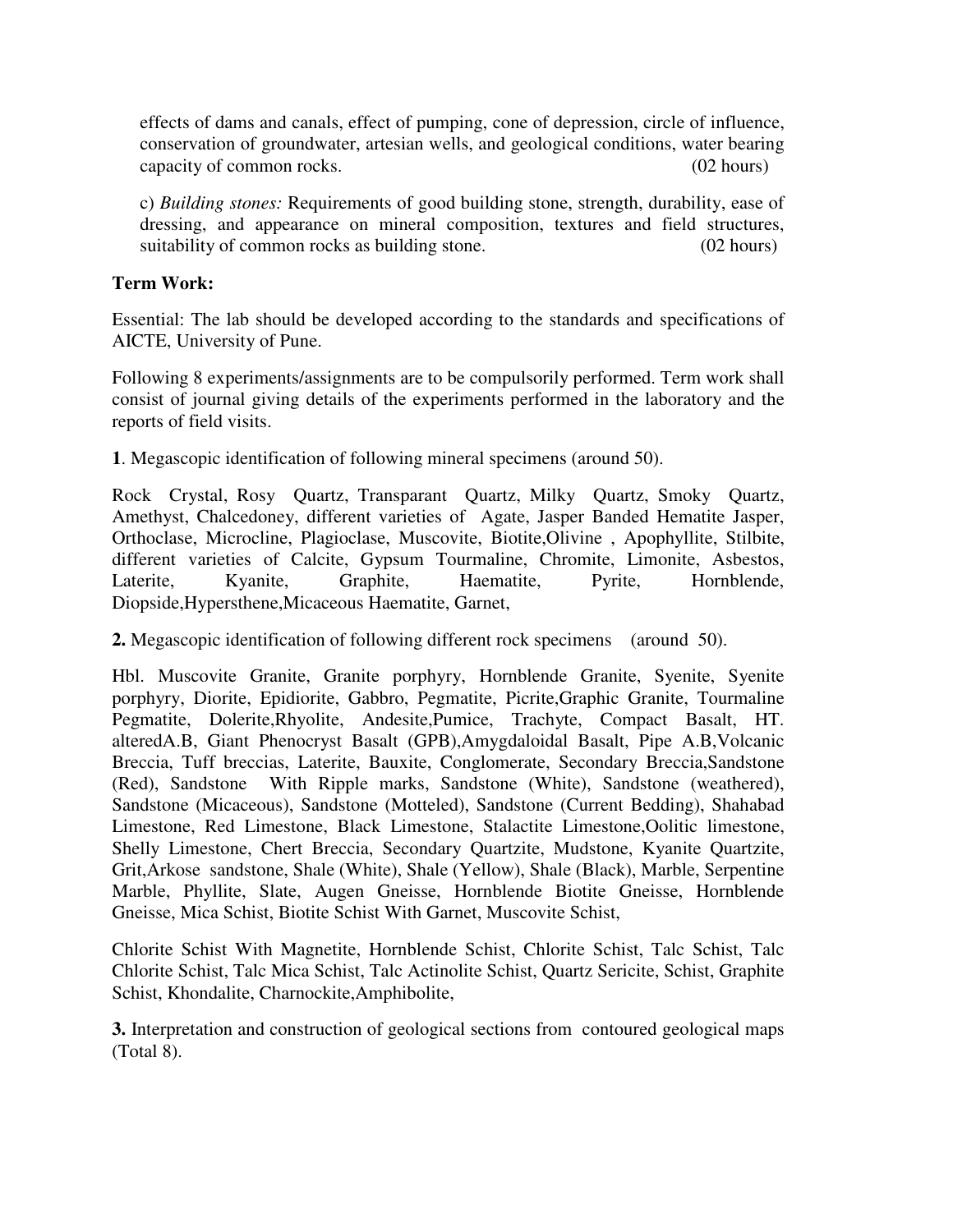**4**. Solution of engineering geological problems such as alignment of dams, tunnels, roads, canals, bridges, etc. based on geological maps (Total 3). #( From A. G. Series 8 maps and 2 maps constructed by the faculty members)

**5**. Logging of drill core and interpretation of drilling data with graphical representation of bore log.

**6**. Visit report I based on study of various geological features and their application, covering details from section I .

**7**. Visit report I based on study of various geological features and their application, covering details from section II .

**8**.Assignment on any one of the following softwares

a) GRAM++ software b) ARC GIS c) Any geological software

## **Text Books:**

- 1. Text Book of Engineering Geology by R.B. Gupte 2001, P.V.G. Publications,Pune.
- 2. Engg. Geology-Subinoy Gangopadhyay-Oxford University Press
- 3. A Text Book of Engineering Geology by N. Chenna Kesavulu. 2010, McMillan India Ltd.

## **Reference Books:**

- 1. Principles of Engineering Geology by S.K.Garg.1999, Khanna Publ, New Delhi
- 2. Principles of Engineering Geology by D. Venkat Reddy. 2010, Vikas Publishers.
- 3. Geology and Engineering by K. V. G. K. Gokhale,
- 4. Geology of India and Burma By. M. S. Krishnan,1982, CBS Publishers, New Delhi
- 5. Physical Geology by Arthur Holmes-ELBS Publication.
- 6. Structural Geology by M. P. Billings
- 7. Principles of Engineering Geology and Geotechniques D P Krynine & W R Judd CBS Publishers, New Delhi
- 8. Engineering Geology by F G H Blyth and De Frietus,2006, Reed Elsevier India Ltd.,
- 9 Engineering Geology by Bell.

## **General Reading Suggested:**

- 1. IS Codes ( List attached)
- 2. PGE Codes
- 3. AICTE Earthquake Handbook
- 4. NPTEL, IIT Kharagpur Study Material.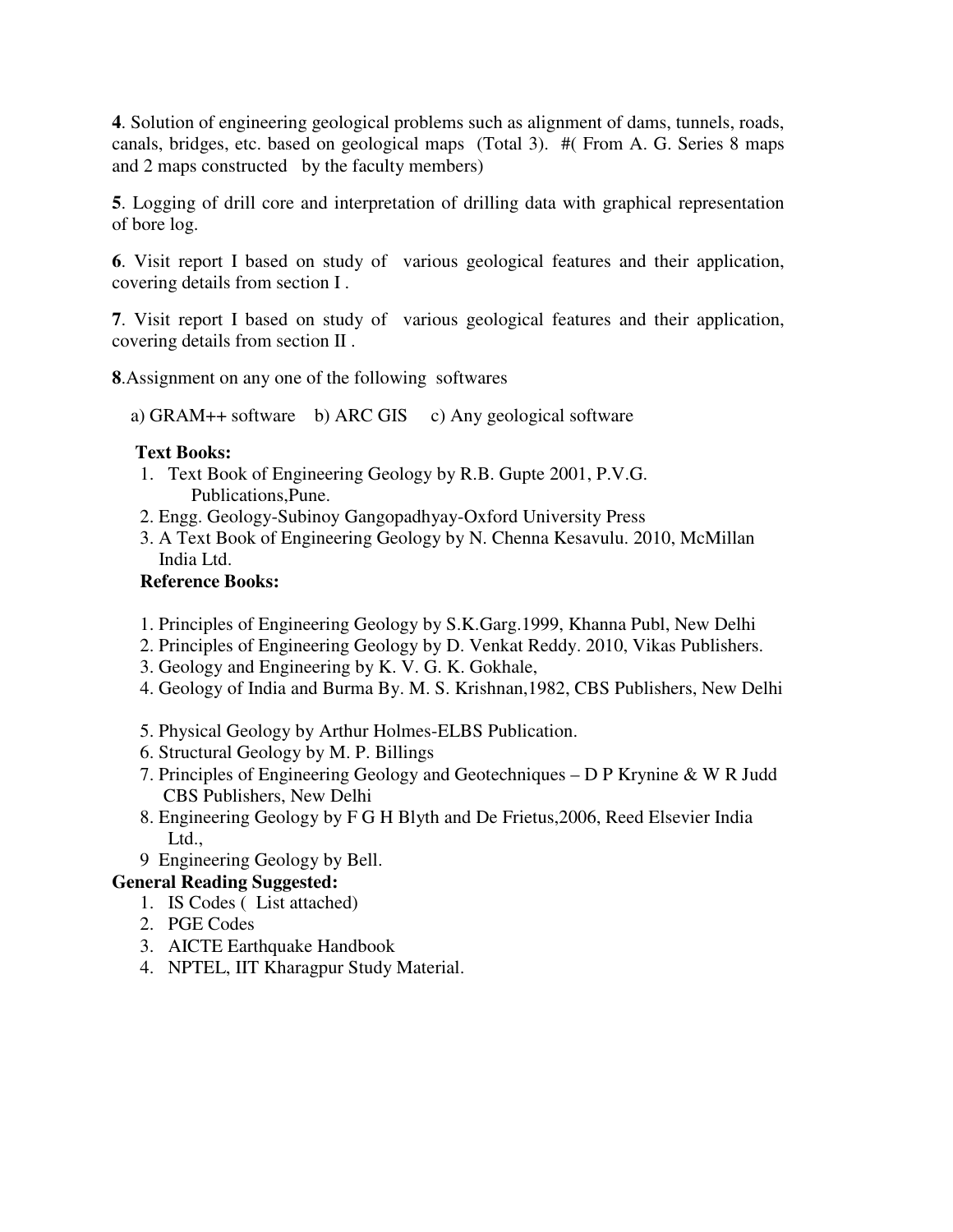## List of I.S .Codes

| Sr.<br>N <sub>o</sub> | No. of the IS code                     | Title of the IS Code                                                                                                  |
|-----------------------|----------------------------------------|-----------------------------------------------------------------------------------------------------------------------|
| $\mathbf{1}$          | IS 1123:1998                           | Method of identification of Natural building stone.                                                                   |
| $\overline{2}$        | IS 4078:1967                           | Code of Practice for Indexing and Storage of drill cores                                                              |
| $\overline{3}$        | IS 4453: 1967                          | Code of Practice for exploration by Pits, Trenches, Shafts and<br><b>Drafts</b>                                       |
| $\overline{4}$        | IS 5313: 1969                          | Guide lines for core drilling observations                                                                            |
| $\overline{5}$        | IS 6926: 1973                          | Code of Practice for diamond core drilling for site investigations<br>for river valley projects                       |
| 6                     | Handbook                               | PWD Handbook Ch No. 6 Part II: 1980 published By Govt. of<br>Maharashtra                                              |
| $\overline{7}$        | IS 7779(Part II Sec.<br>$1,2,3$ : 1979 | Schedule of properties and availability of stones for construction<br>purposes                                        |
| 8                     | IS 13030:1991                          | Method of test for lab determination of Water Content, Porosity,<br>Density and related properties of rock material   |
| 9                     | IS 9143:1996                           | Method of determination of Unconfined Compressive Strength<br>of rock material                                        |
| 10                    | IS 1124: 1998                          | Method of test for determination of Water absorption, Apparent<br>Sp. Gravity, and porosity of natural building stone |
| 11                    | IS1122: 1998                           | Method of test for determination of Sp. Gravity of natural<br>building stone                                          |
| 12                    | IS 2386 Part VIII: 1997                | Methods of test for Petrographic Examination                                                                          |
| 13                    | Code No. 653                           | An Introduction to Earthquake Hazards:<br><b>AICTE</b> handbook                                                       |
| 14                    | <b>IRC Sec. 2400</b>                   | <b>Surface and Subsurface Geotechnical Explorations</b>                                                               |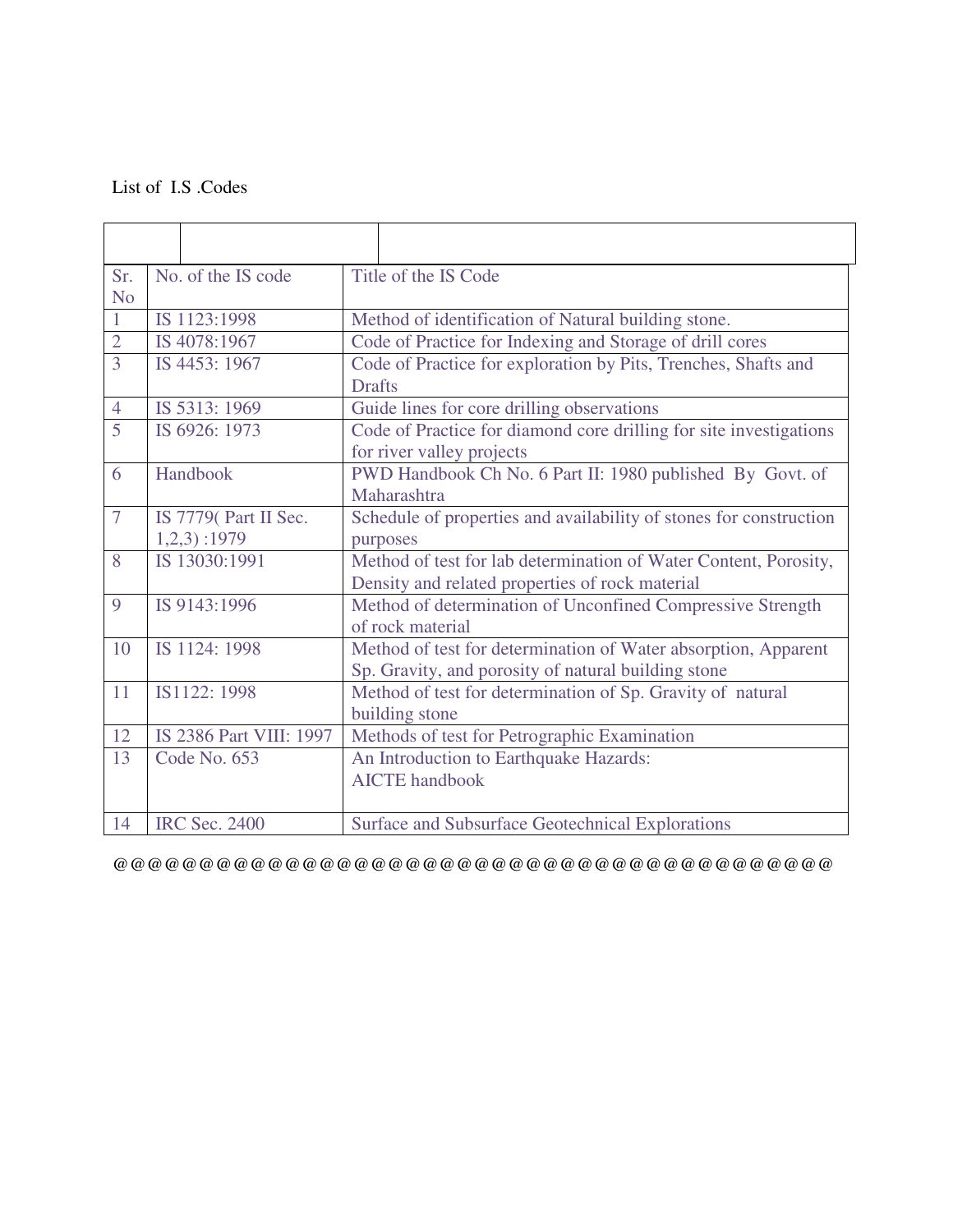# **Concrete Technology ( 201007)**

#### **Teaching Scheme Examination Scheme**

Lectures: 04 hours/week  $1<sup>st</sup>$  Online Exam.: 25Marks (30min.) 2nd Online Exam. : 25 marks (30min.) Theory Examination: 50 marks

#### **Unit I: Introduction to Concrete as a Construction Material: General Perspective Ingredients of Concrete.**

**a)** Cement – manufacture of Portland cement, basic chemistry of cement, hydration of cement, classification of cement, types of cement, tests on cement-field tests& laboratory tests Fly Ash: Classification of fly ash , properties of fly ash, tests on fly ash.

**b**) Aggregate and water – Different classifications, Fine aggregate, coarse aggregate, mechanical properties, physical properties, deleterious materials, soundness, alkali-aggregate reaction, sieve analysis: fineness tests on aggregates, artificial and recycled aggregate, mixing water, curing water, tests on water.

Admixtures – functions, classification, types: mineral and chemical, IS: specifications (9103 and 456), compatibility of admixtures.

(08 hours)

#### **Unit II: Properties, Production and Placement of Concrete**

- **a)** Fresh concrete: workability factors affecting workability, cohesion and segregation, Bleeding, Laitance, workability tests, mixing- handling, placing and compaction of concrete, Influence of temperature, maturity rule.
- **b)** Hardened concrete: strength of concrete, factors affecting strength, micro-cracking and stress-strain relationship, other strength properties, relation between tensile and compression strength, impact strength, abrasion resistance, elasticity and creep, shrinkage and swelling (6hours)

## **Unit III: Testing of Concrete & Special Concretes**

- **a)** Testing of concrete: Testing of fresh concrete, testing of hardened concrete –compression test on cube and cylinder, Flexural test, indirect tensile strength, core test. Non destructive testing: Rebound hammer, Ultrasonic pulse velocity, Pullout test and Impact echo test, Marsh cone test, Rebar locator
- **b)** Special concretes: light weight concrete, Cellular light weight concrete-Form concrete and autoclave C.L.C, polymer concrete, types of fibers, fiber reinforced Concrete, high density concrete, self compacting concrete and applications. ( 6 hours )

#### **Unit IV Special Concreting Techniques**

**a) Introduction to concrete related equipments**: batching plants, hauling, pumps, Types of concrete mixers –Tilting, Non tilting and Reversible drum mixer, Types of vibrators **Special concreting techniques:** pumping of concrete, under water concreting, ready mix concrete, roller compacted concrete Cold weather concreting, hot weather concreting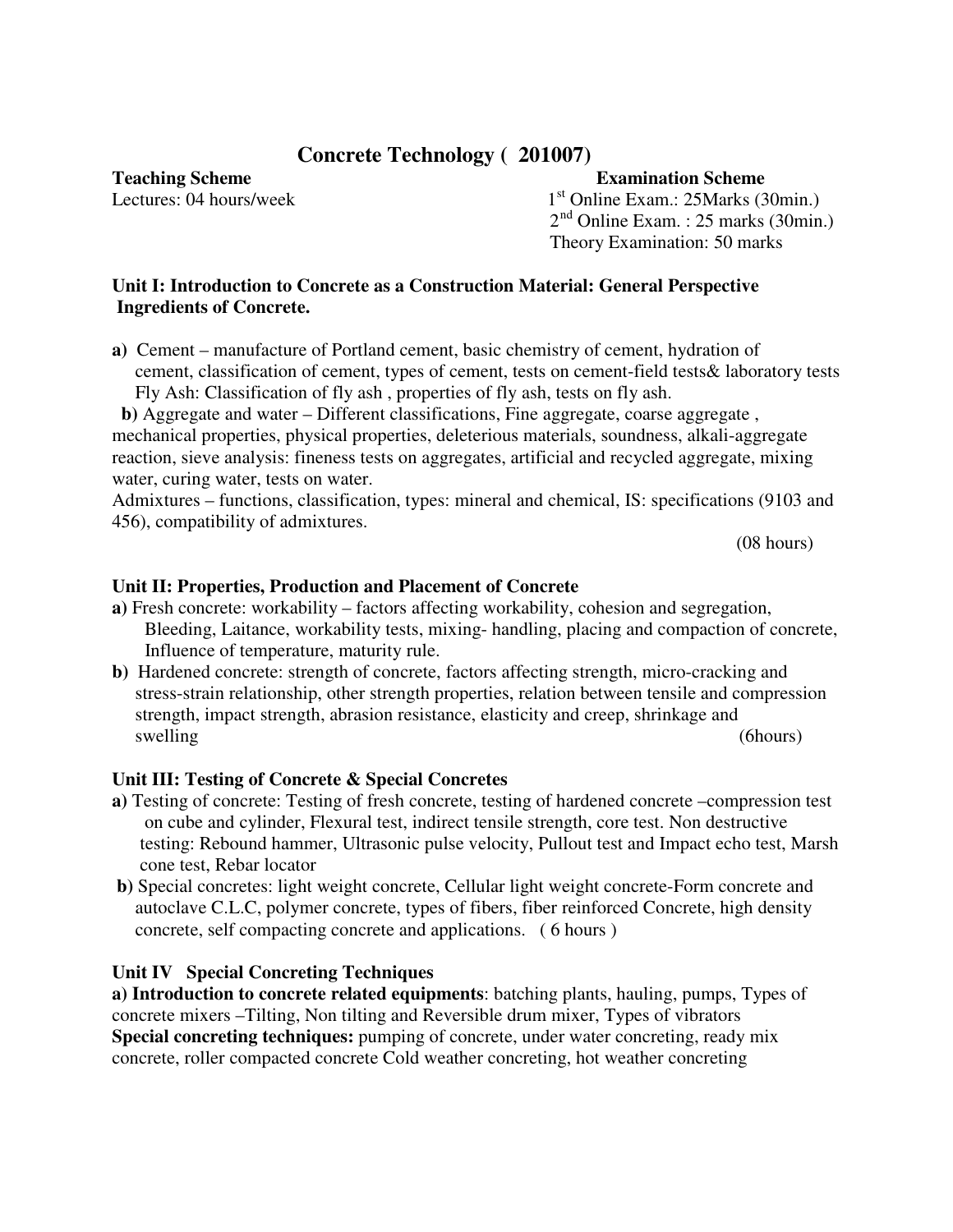**b) Ferrocement:** Introduction **,**Definition, Basic concepts in forming ferrocement composites, Comparison with R C C , Properties & specifications of ferrocement materials, Methods of construction ,Applications in construction industry (07 hours)

## **Unit V: Concrete Mix Design**

Concepts of Mix Design, Factors for proportioning of concrete. Factors to be considered, Statistical quality control, Laboratory trial mixes and guidelines to improve mix , methods of Mix Design- IS (10262-2009, 456) and DOE.,Demontration and application of concrete mix design software (06 hours)

## **Unit VI: Deterioration and repairs.**

**a)** Deterioration: permeability and durability, chemical attack and sulphate attack by seawater, acid attack, chloride attack, carbonation of concrete and its determination, corrosion of reinforcement .

**b)** Repairs: Symptoms and diagnosis of distress, evaluation of cracks, selection of repair procedure, repair of defects, common types of repairs, shotcrete, Introduction of retrofitting by using FRP, carbon fibers etc, Corrosion monitoring techniques & preventive measures. (6 hours)

--------------------------------------------------------------------------------------------------------------------

## **Text Books**

- 1. Concrete Technology --M.S. Shetty, S. Chand Publications.
- 2. Concrete Technology -- A R Santhakumar, Oxford University Press.
- 3. Concrete technology -- M. L. Gambhir, Tata Mcgraw Hill Publications.

## **Reference Books**

- 1. Properties of concrete by A. M. Neville, Longman Publishers.
- 2. Concrete Technology by R.S. Varshney, Oxford and IBH.
- 3. Concrete technology by A M. Neville, J.J. Brooks, Pearson
- 4 Ferrocement Construction Mannual-Dr. D.B.Divekar-1030,Shivaji Nagar,Model Colony, Pune
- 5 Concrete Mix Design-A.P.Remideos--Himalaya Publishing House (ISBN-978-81-8318-996-5)
- 6. Concrete, by P. Kumar Metha, Gujrat Ambuja.
- 7. Learning from failures ---- R.N.Raikar
- 8 Structural Diagnosis ---- R.N.Raikar
- 9. Concrete Mix Design---Prof. Gajanan Sabnis

## **General Reading suggested:**

1) Codes : 1)IS 456 2)IS 383 3)IS 10262-2009 4)IS 9103

- 2) Ambuja cement booklets on concrete
- 3) ACC booklets on concrete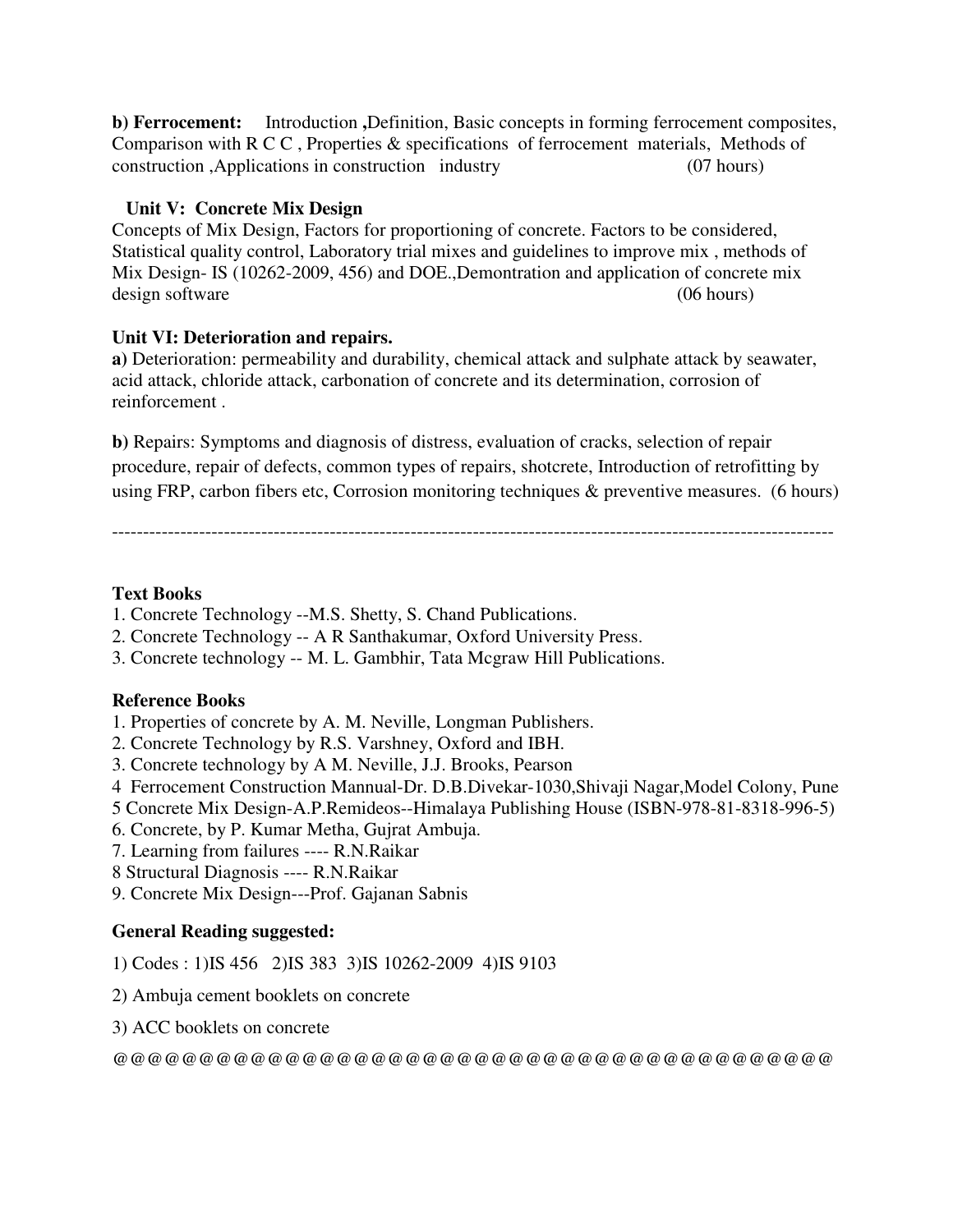# **Testing of Materials (201009)**

#### **Teaching Scheme Examination Scheme** Practical: 2 hours/week Term work: 25marks Oral Examination : 50 marks

#### **Term Work**

The term work shall consist of a journal giving details of the following.

| Part A] |                                                                              |
|---------|------------------------------------------------------------------------------|
|         | I) Metals (All)                                                              |
|         |                                                                              |
| 1.      | Tension and bend-rebend test on mild and TMT steel.                          |
| 2.      | Shear test on mild and TMT steel.                                            |
| 3.      | Torsion test on mild steel and aluminum.                                     |
| 4.      | Izod and Charpy impact test on mild steel, aluminum, brass and copper        |
|         | II) Timber & Ply wood (Any one)                                              |
|         |                                                                              |
| 5.      | Compression test on timber. (parallel and perpendicular grain)               |
| 6.      | Bending test on timber and plywood.                                          |
|         | <b>III) Bricks &amp; Tiles (Any two)</b>                                     |
| 7.      | Water absorption, efflorescence test and Compressive strength test on bricks |
| 8.      | Flexural strength of flooring and roofing tiles.                             |
| 9.      | Abrasion test of flooring tiles                                              |
|         | IV) Cement & fly ash (Any Three)                                             |
| 10.     | Fineness of cement and fly ash (by dry method)                               |
| 11.     | Standard consistency of cement                                               |
| 12.     | Initial and Final setting time and Soundness of Cement                       |
| 13.     | Compressive strength of Cement                                               |